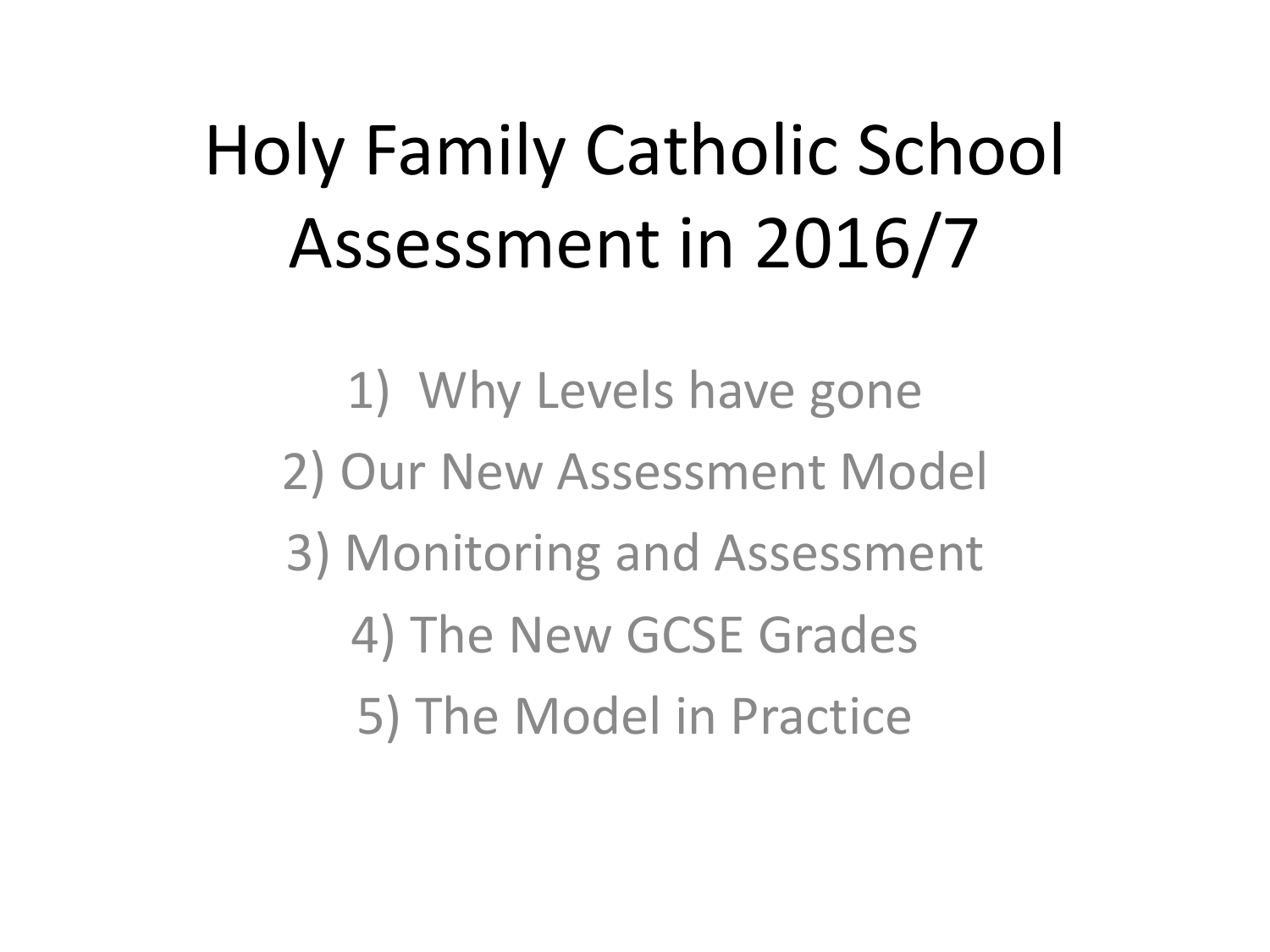### The Removal of Levels

- The Government removed levels as of September 2014 for a number of reasons:
	- Levels were being used incorrectly
	- The "levelling" of students was often detrimental to their progress
	- Levels were never designed to be used throughout a key stage
	- They did not help students to master skills and secure knowledge in an area/subject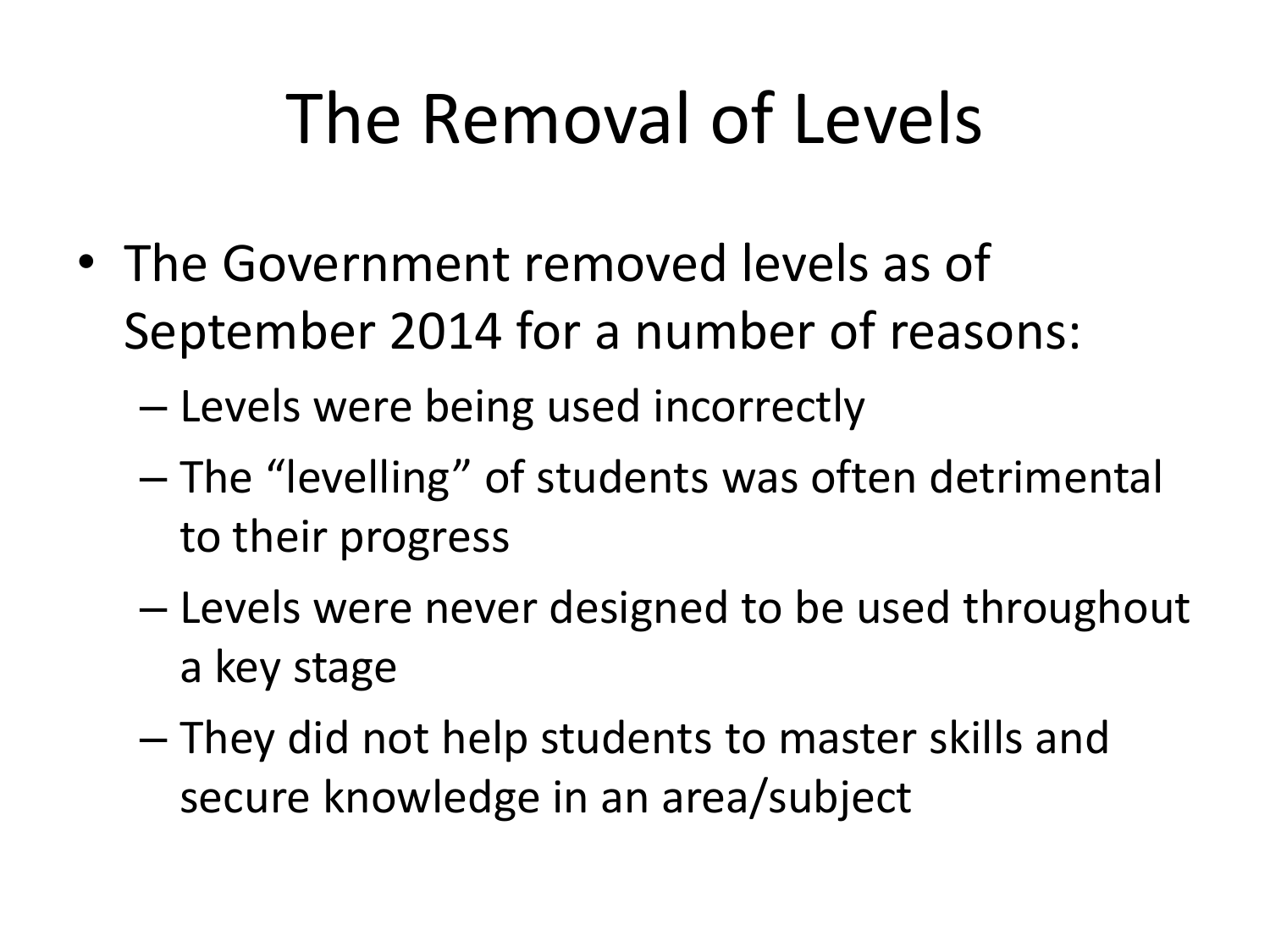### The Thresholds Model

- Students will be placed in one of four thresholds; Excellence, Secure, Developing or Foundation.
- Students can (and most likely will) be in different thresholds for different subjects
- The equivalencies shown below will show the predicted GCSE grades for students in each threshold:
- Students can CHANGE THRESHOLDS AT ANY TIME

| KS <sub>2</sub> | <b>New</b> | KS <sub>3</sub>   | <b>GCSE</b> |         |  |
|-----------------|------------|-------------------|-------------|---------|--|
| <b>Levels</b>   | points     | <b>Thresholds</b> | (Current)   | (New)   |  |
| $5a+$           | 110        | <b>Excellence</b> | $A^*$       | $9 - 8$ |  |
| 5               |            | <b>Secure</b>     | $A - B$     | $7 - 6$ |  |
| 4               | <b>100</b> | <b>Developing</b> | $B-C$       | $5-4$   |  |
| $3 - 2$         |            | <b>Foundation</b> | $D-G$       | $3 - 1$ |  |

The grade 5 will be the new international benchmark for students and is around 67%- two thirds above the current C grade. Therefore students expected to reach the national benchmark will be in the "developing" threshold. However, the thresholds are entirely fluid and therefore students have free upwards mobility between them.

The DfE currently does not know how the new point score will translate into grades and levels of progress.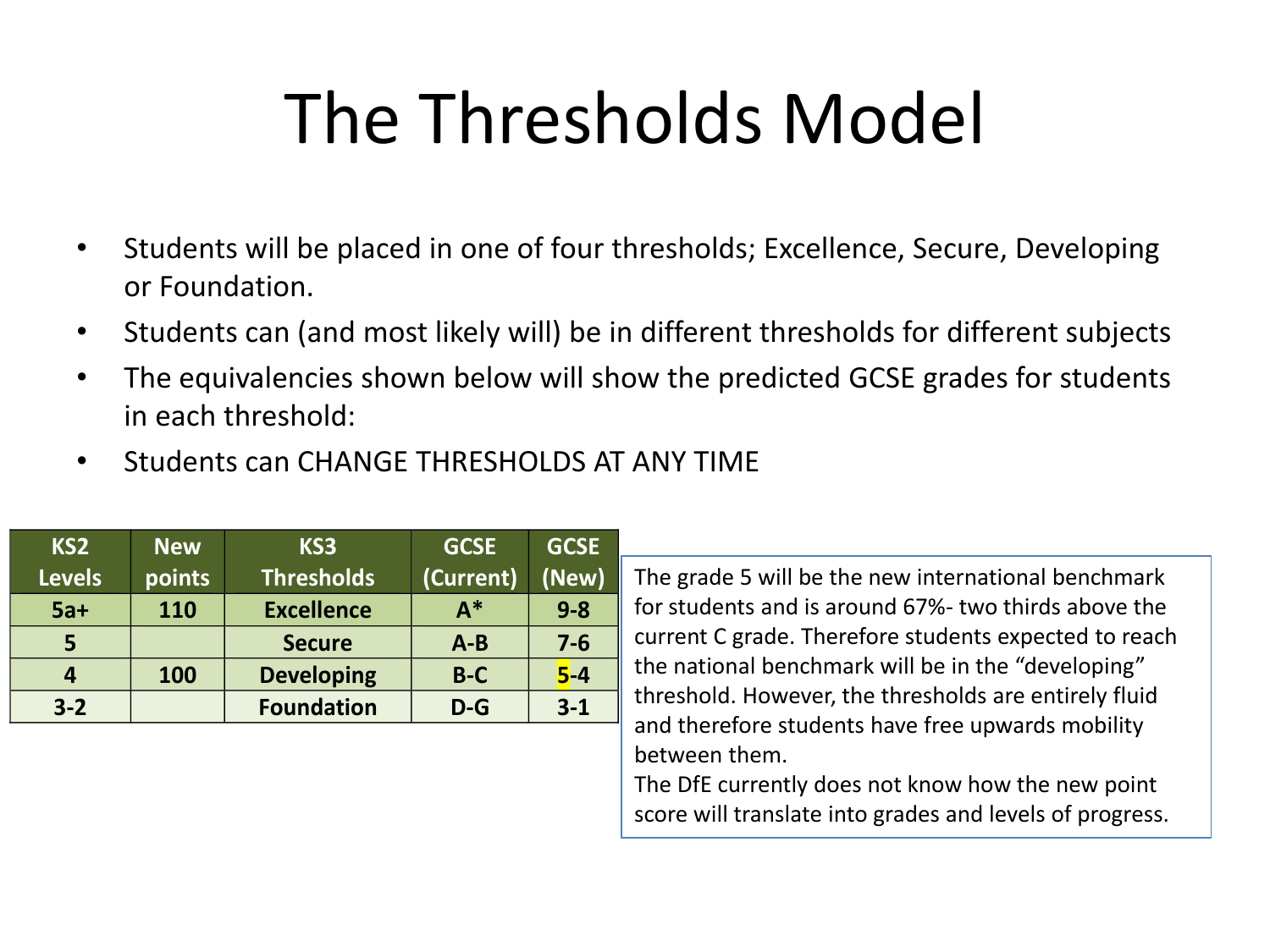### The Thresholds Model

- Students in year 7 will have completed a baseline test in every subject by the end of September
- The percentages below show where the students will be placed based on their baseline result. There are subtle differences between subjects.
- Once the threshold has been established, students will be measured against that threshold and against their baseline throughout their school career.
- Thresholds can and will be negotiated upwards
- As the level of challenge increases throughout KS3, students are expected to AT LEAST maintain their percentage score and threshold.

| <b>Test score %</b> | <b>Threshold</b> | <b>Forecast GCSE Grade</b> |  |  |  |
|---------------------|------------------|----------------------------|--|--|--|
| 90-100              | Excellence       | $9 - 8$                    |  |  |  |
| 75-89               | Secure           | $7 - 6$                    |  |  |  |
| 59-74               | Developing       | $5 - 4$                    |  |  |  |
| $0 - 58$            | Foundation       | $3 - 1$                    |  |  |  |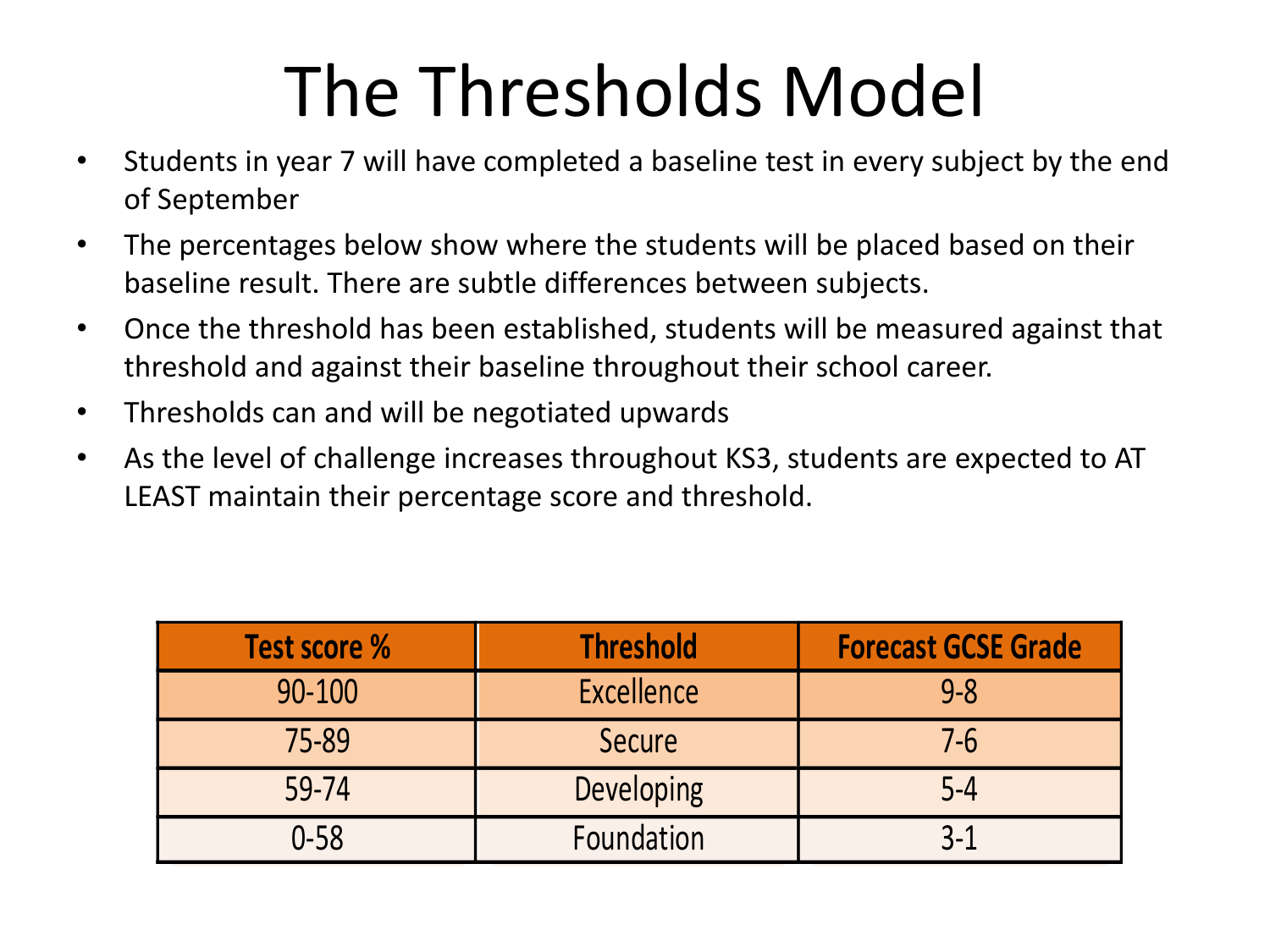### Monitoring and Assessment

- In terms of reporting, we will be reporting three times a year and there will be three formally reported assessments each year.
- Teachers will be able to select the specific skills tested in that assessment on the report itself.
- Each data input will result in producing one of the progress measures below:



• There will also be a short prose statement with improvements that could be made in each subject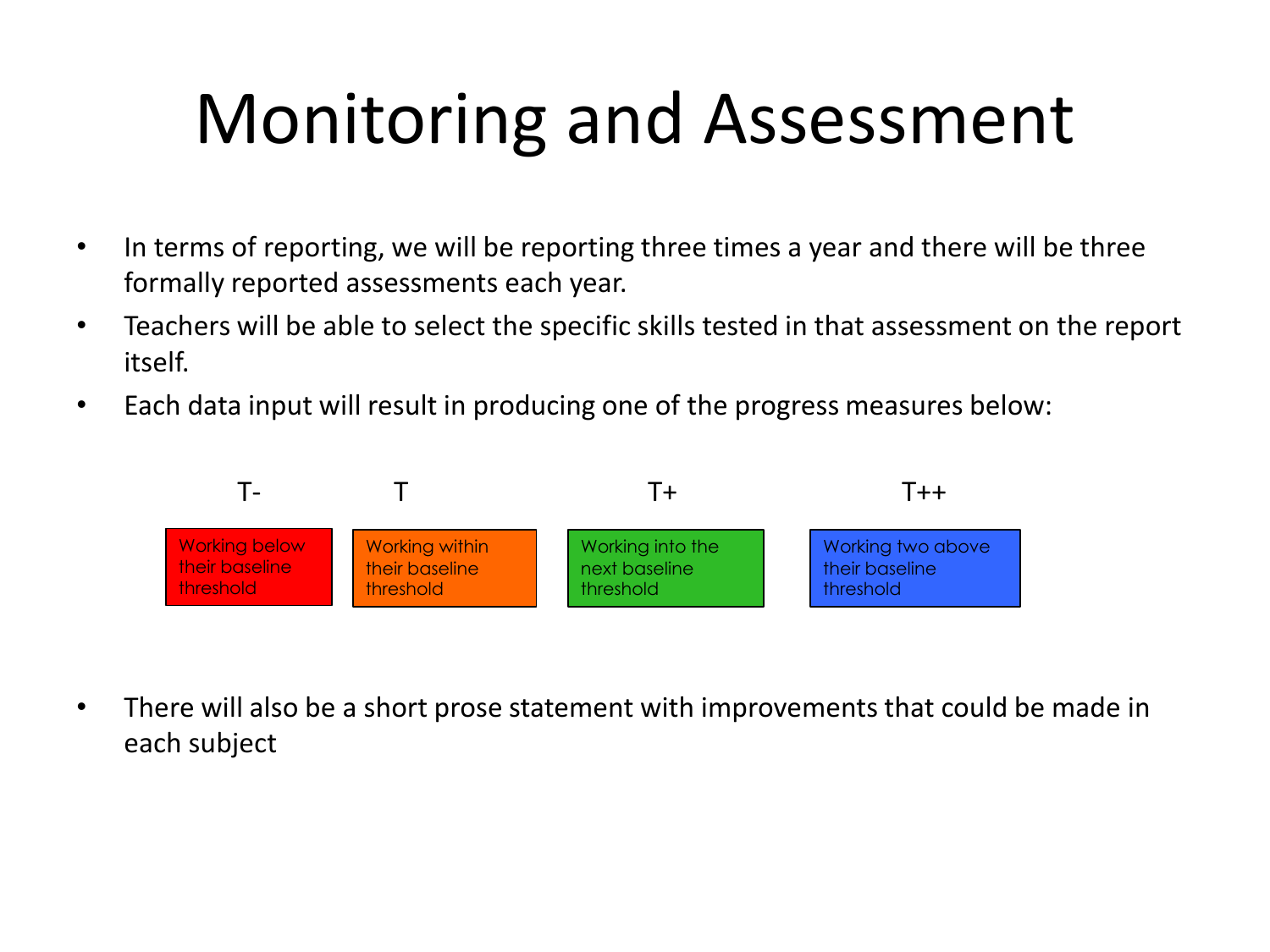### Monitoring and Assessment

• As well as the formal quantitative assessments, all students will also have unit criteria or Personalised Learning Checklists which will contain all of the skills that students need to master to be successful in the subject:





**Assessment and Progress** 

Geography

This booklet will help you to monitor and track your progress in Geography. Your teacher will look at this at half termly intervals and discuss your progress with you

| <b>Threshold</b>          | CODE      | <b>AO1 - KNOWLEDGE / DEMONSTRATION</b>                                                                                                                            | Tick to<br>evidence |                  | K12                                                                                                                   | I can recall and demonstrate mostly relevant, accurate knowledge of the key<br>ideals) / concept(s) and/or facts about the place or environment studied       |  |  |
|---------------------------|-----------|-------------------------------------------------------------------------------------------------------------------------------------------------------------------|---------------------|------------------|-----------------------------------------------------------------------------------------------------------------------|---------------------------------------------------------------------------------------------------------------------------------------------------------------|--|--|
|                           | K1        | I have grasped the general ideals), but I am not yet sure how and when to use                                                                                     | $789$ KS4           |                  | K13                                                                                                                   | My answers clearly communicate a sense of place / location context                                                                                            |  |  |
| Working<br><b>Towards</b> | K2        | them<br>I can remember a relevant idea or fact about the concept and/or place                                                                                     |                     | Secure           | K14                                                                                                                   | I can, with some confidence, select a range of relevant information from source<br>material                                                                   |  |  |
|                           | K3        | My answers have yet to include a sense of place / location context                                                                                                |                     |                  | K15                                                                                                                   | I mention both the local setting of the concept/idea/place being studied and the<br>wider scale.                                                              |  |  |
| <b>Foundation</b>         | <b>VA</b> | I can recall a few basic facts and demonstrate a basic grasp of a few relevant<br>ideals]/concept[s] about a place or environment studied and, more or less, know |                     |                  | K16                                                                                                                   | I can recall and demonstrate thorough, detailed and accurate knowledge of the<br>key ideals) / concept(s) and/or facts about the place or environment studied |  |  |
|                           |           | when to use it/them<br>My answers include an idea of place / location context                                                                                     |                     | K17              | My answers demonstrate clearly and explicitly communicate a strong and<br>detailed sense of place // location context |                                                                                                                                                               |  |  |
|                           | K6        | I can select some information from source material                                                                                                                |                     | <b>Staffence</b> | K18                                                                                                                   | I can, expertly and efficiently, select a wide range of relevant information from<br>source material                                                          |  |  |
|                           | <b>V7</b> | I am aware of the context of the concept/idea/place being studied - be it a local<br>(small) setting or wider scale (e.g. global)                                 |                     |                  | K19                                                                                                                   | I consider, fully explore and explicitly demonstrate both the local setting of the<br>concept/idea/place being studied and the wider scale.                   |  |  |
|                           | KR        | I can recall and demonstrate some sound, reasonable knowledge of the key<br>ideals) / concept(s) and/or facts about the place or environment studied              |                     |                  |                                                                                                                       |                                                                                                                                                               |  |  |
| <b>Developing</b>         |           | My answers demonstrate some sense of place / location context                                                                                                     |                     |                  |                                                                                                                       |                                                                                                                                                               |  |  |
|                           | K10       | I can select some relevant information from source material                                                                                                       |                     |                  |                                                                                                                       |                                                                                                                                                               |  |  |
|                           | 811       | I mention the context of the concept/idea/place being studied - be it a local<br>(small) setting or wider scale (e.g. global)                                     |                     |                  |                                                                                                                       |                                                                                                                                                               |  |  |

• The skills are split up in to skills These PLCs will be reviewed after each assessment point.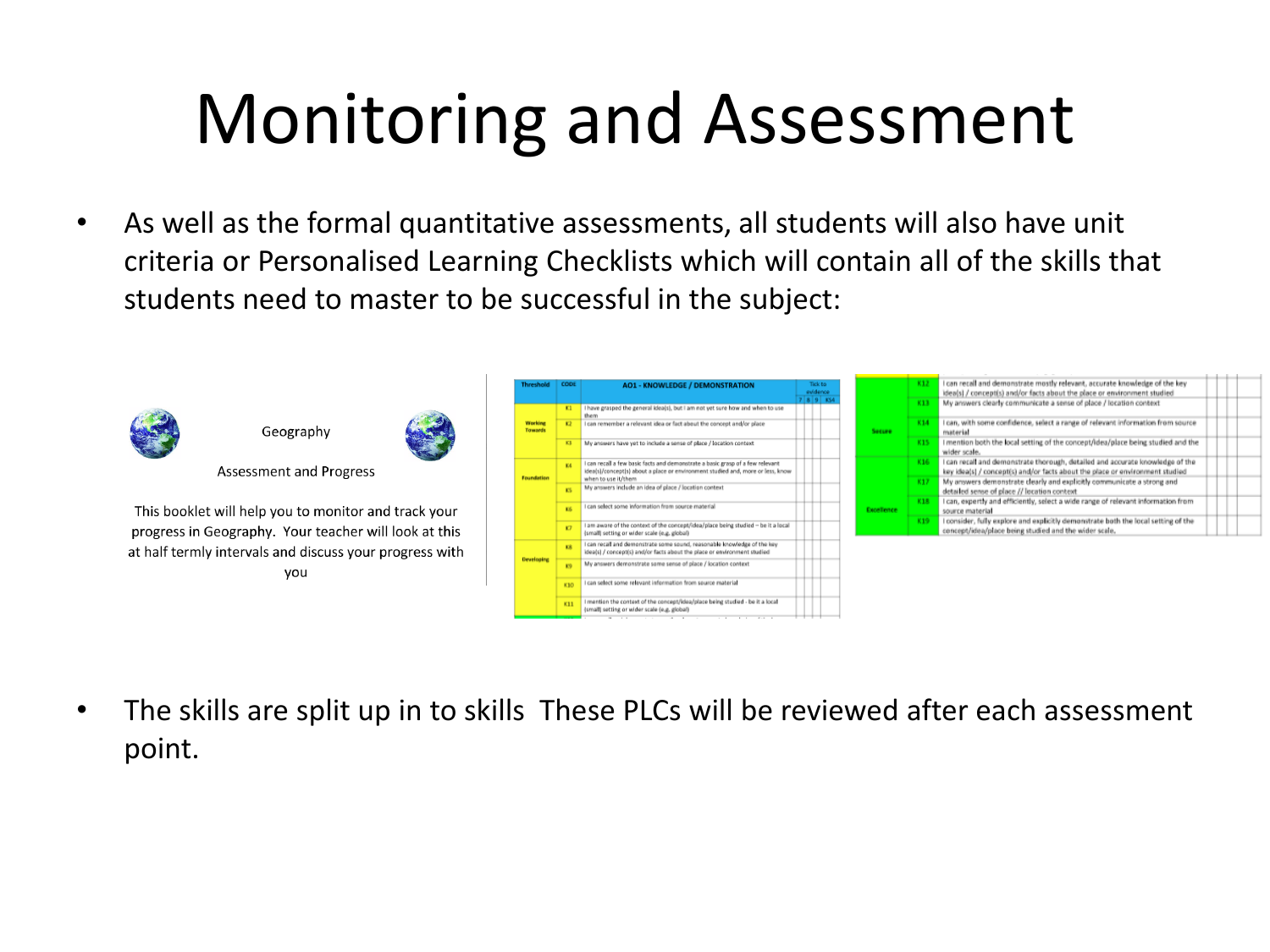### The New GCSE Grades

| <b>Test score %</b> | <b>Threshold</b>  | <b>Forecast GCSE Grade</b> |  |  |  |
|---------------------|-------------------|----------------------------|--|--|--|
| 90-100              | Excellence        | $9 - 8$                    |  |  |  |
| 75-89               | Secure            | $7 - 6$                    |  |  |  |
| 59-74               | <b>Developing</b> | $5 - 4$                    |  |  |  |
| $0 - 58$            | Foundation        | $3 - 1$                    |  |  |  |

- There is huge emphasis on the top end and differentiating between the top level students.
- The predicted percentage required for a grade 9 is around 95% it is currently anticipated that around 2% of students nationally will achieve grade 9s
- A "working towards" set of skills have been developed to account for students working towards the bottom of the Foundation threshold.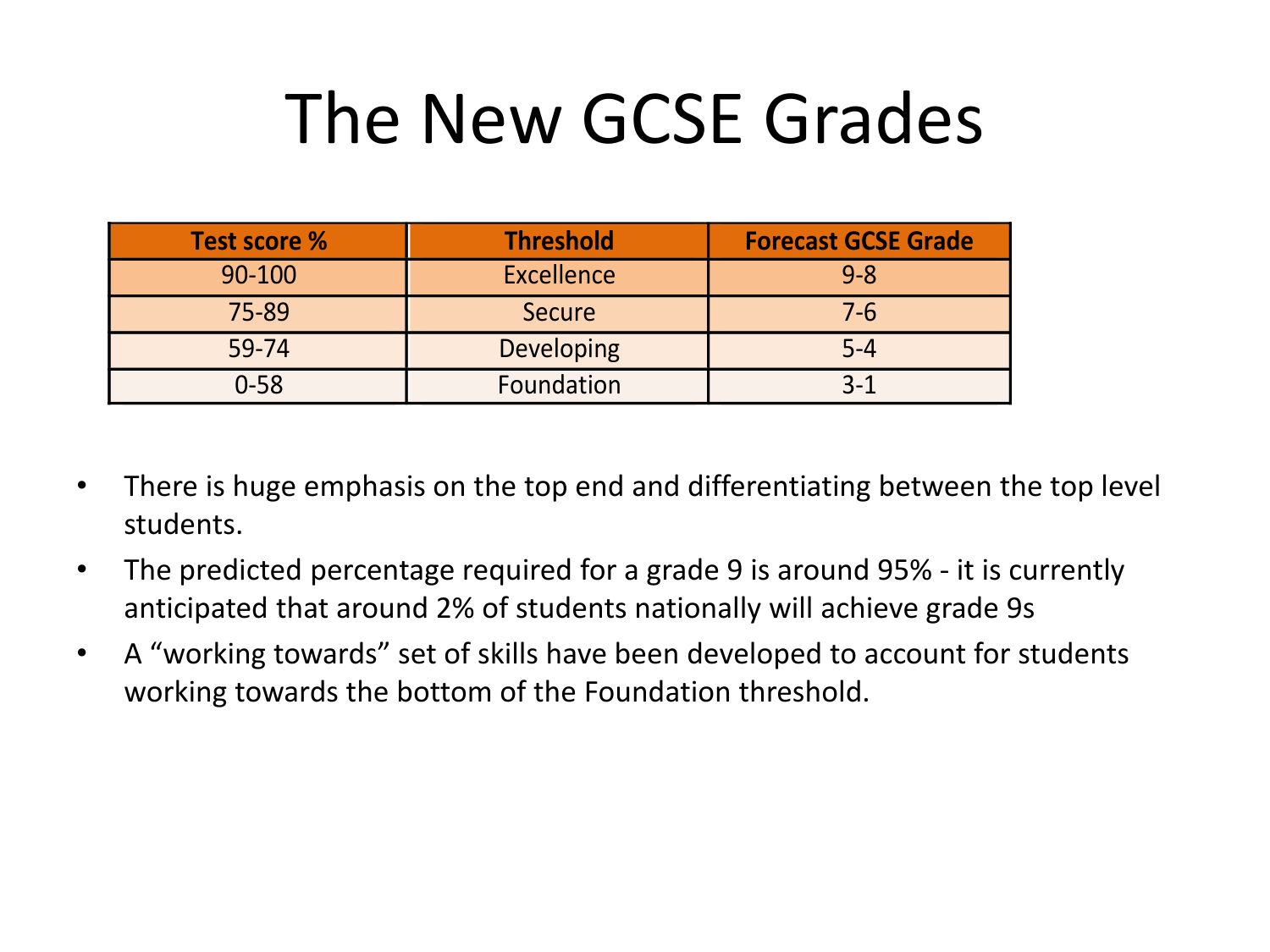### Working out a Threshold Result

- Student X is in the "Secure" Threshold for Maths.
- In their three assessments in the year they scored the following:
	- Assessment 1 (number)- 82%
	- Assessment 2 (graphs)- 66%
	- Assessment 3 (Pythagoras)- 90%

| <b>Test score %</b> | <b>Threshold</b>  |
|---------------------|-------------------|
| 90-100              | <b>Excellence</b> |
| 75-89               | <b>Secure</b>     |
| 59-74               | Developing        |
| $0 - 58$            | Foundation        |

At what point in the year were they on target?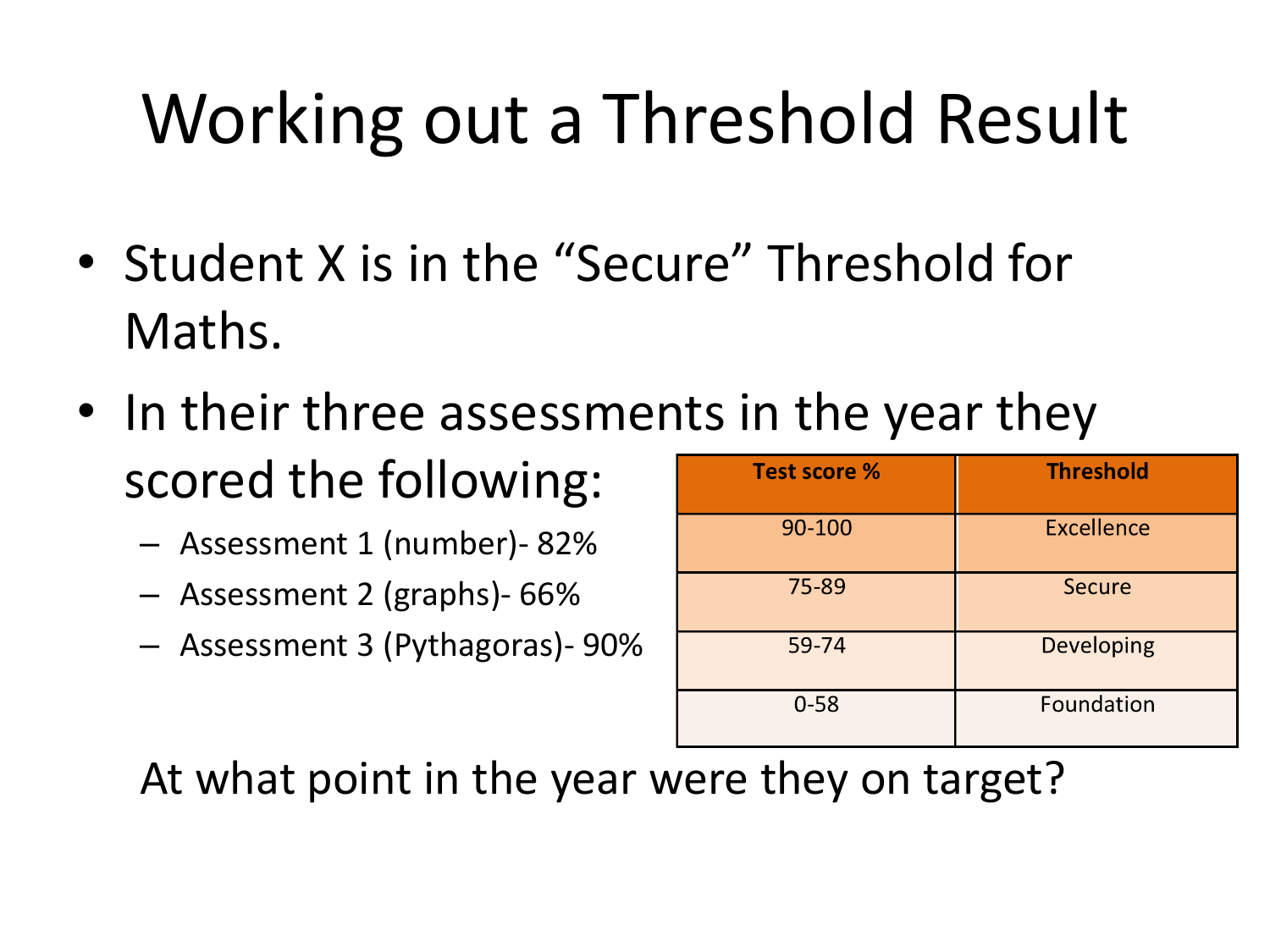### The End of Year Average

- At the end of each academic year, students will receive an overall year average threshold result in each subject
- The scores will be added together and divided by three.
- It is important to remember than an area of weakness can affect the overall year average in a subject

Assessment 1 (number)- 82% Assessment 2 (graphs)- 66% Assessment 3 (Pythagoras)- 90%

| <b>Test score %</b> | <b>Threshold</b>  |
|---------------------|-------------------|
| 90-100              | <b>Excellence</b> |
| 75-89               | <b>Secure</b>     |
| 59-74               | Developing        |
| $0 - 58$            | Foundation        |

Was the student on target overall for the year?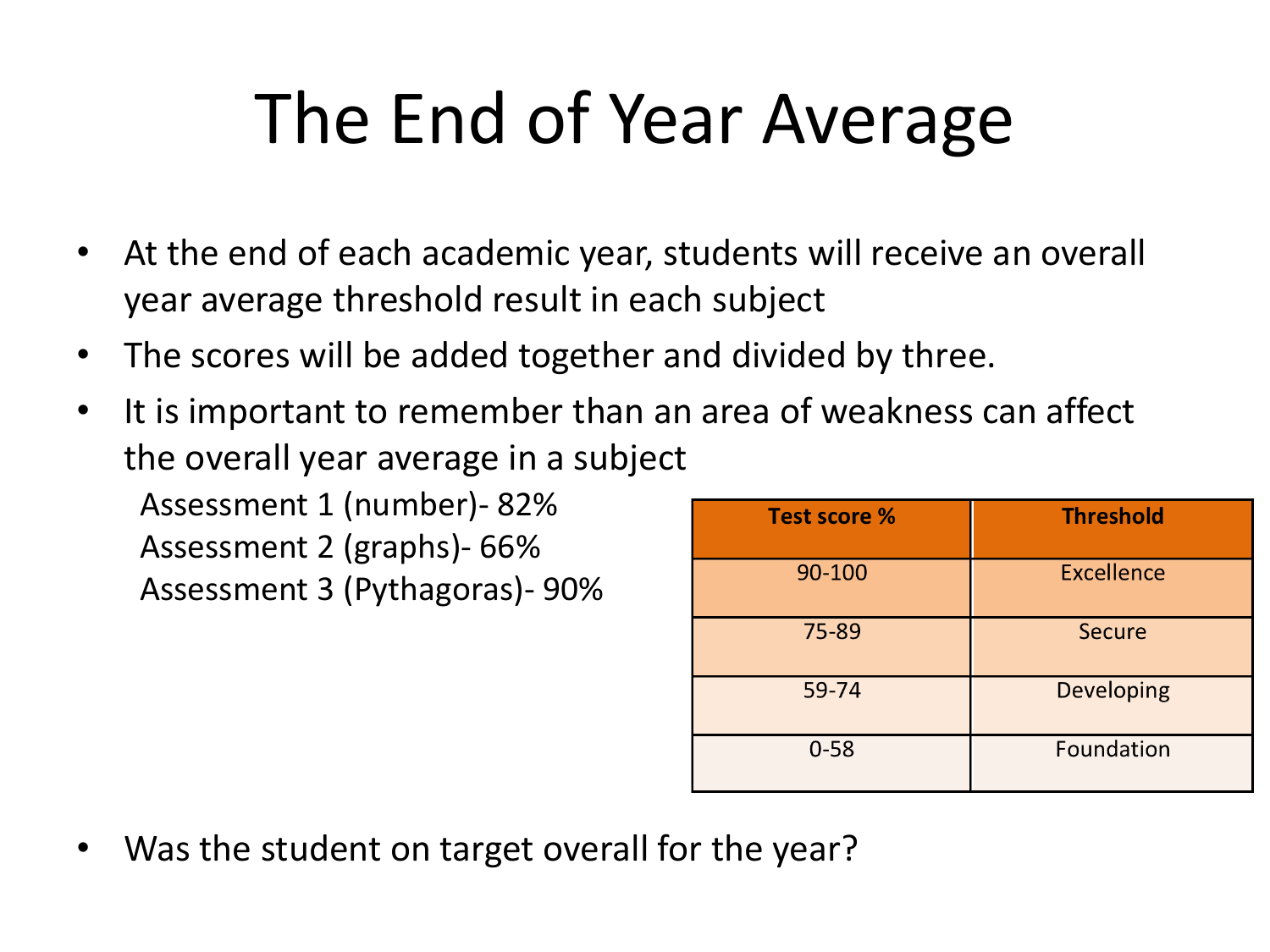### The Report



Percentage Attendance 98.2%

**Authorised Absences 5** 

**Unauthorised Absences 0**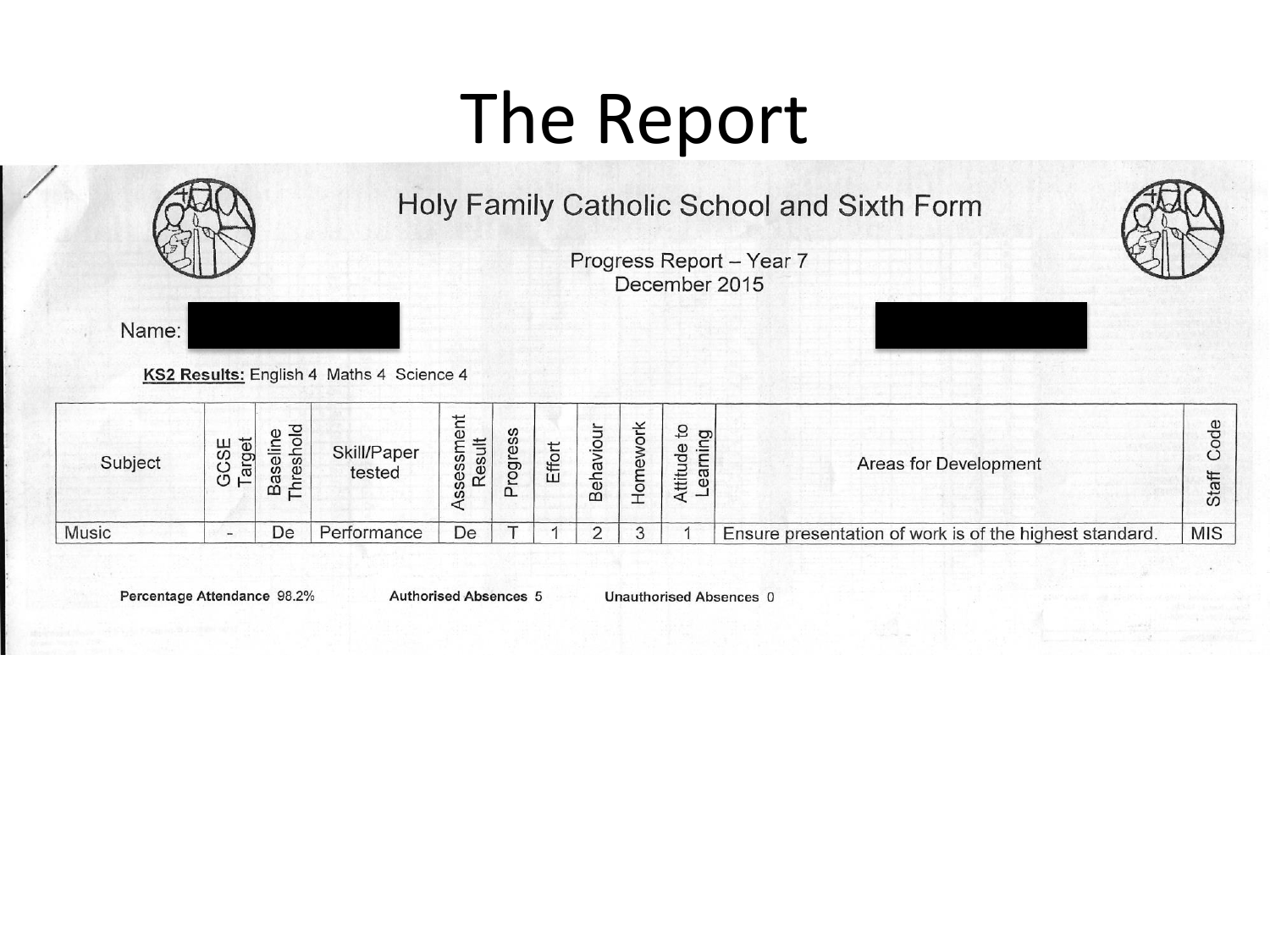# **Marking and Feedback**

**2016**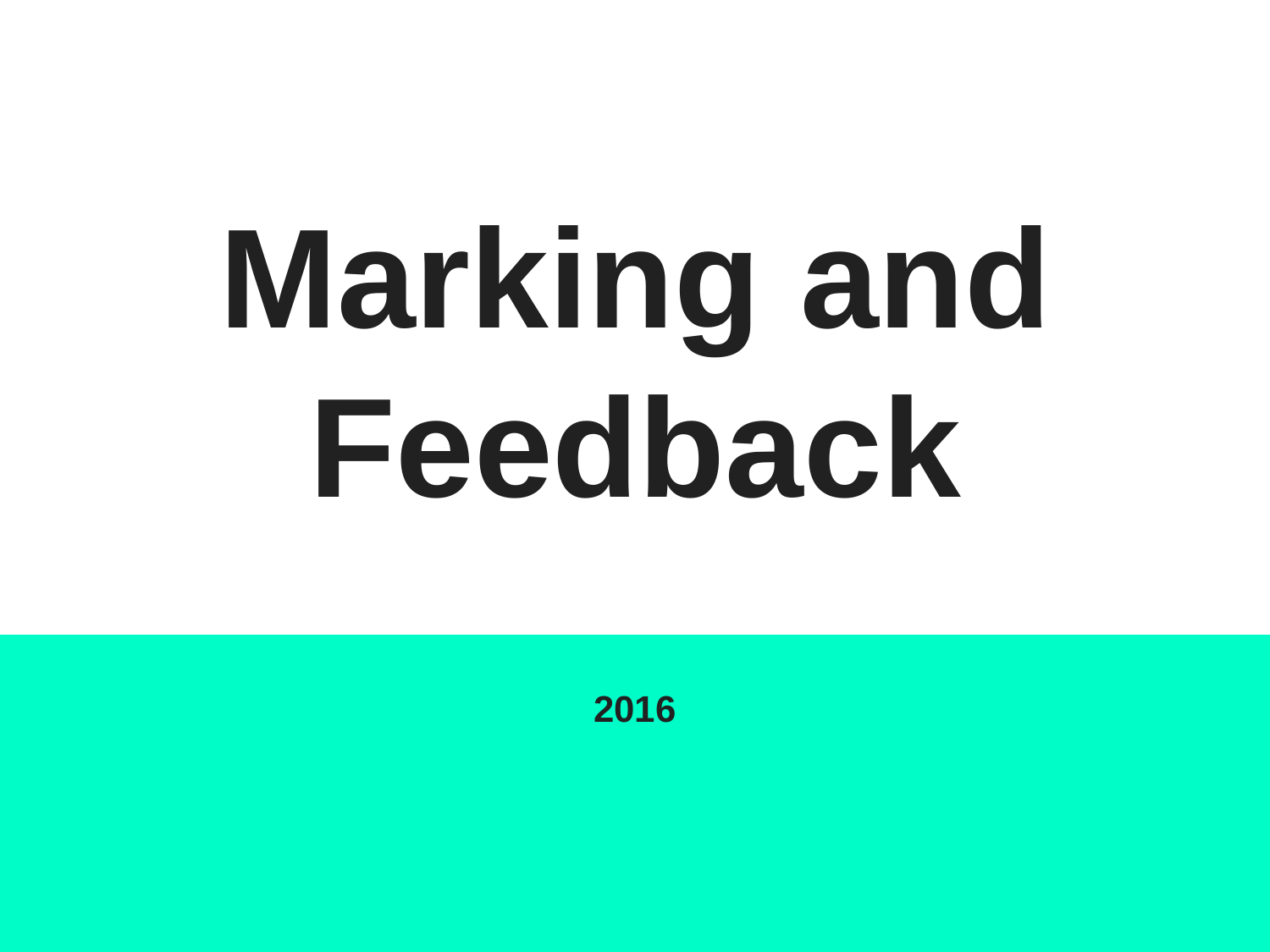# How successful **do you want to be?**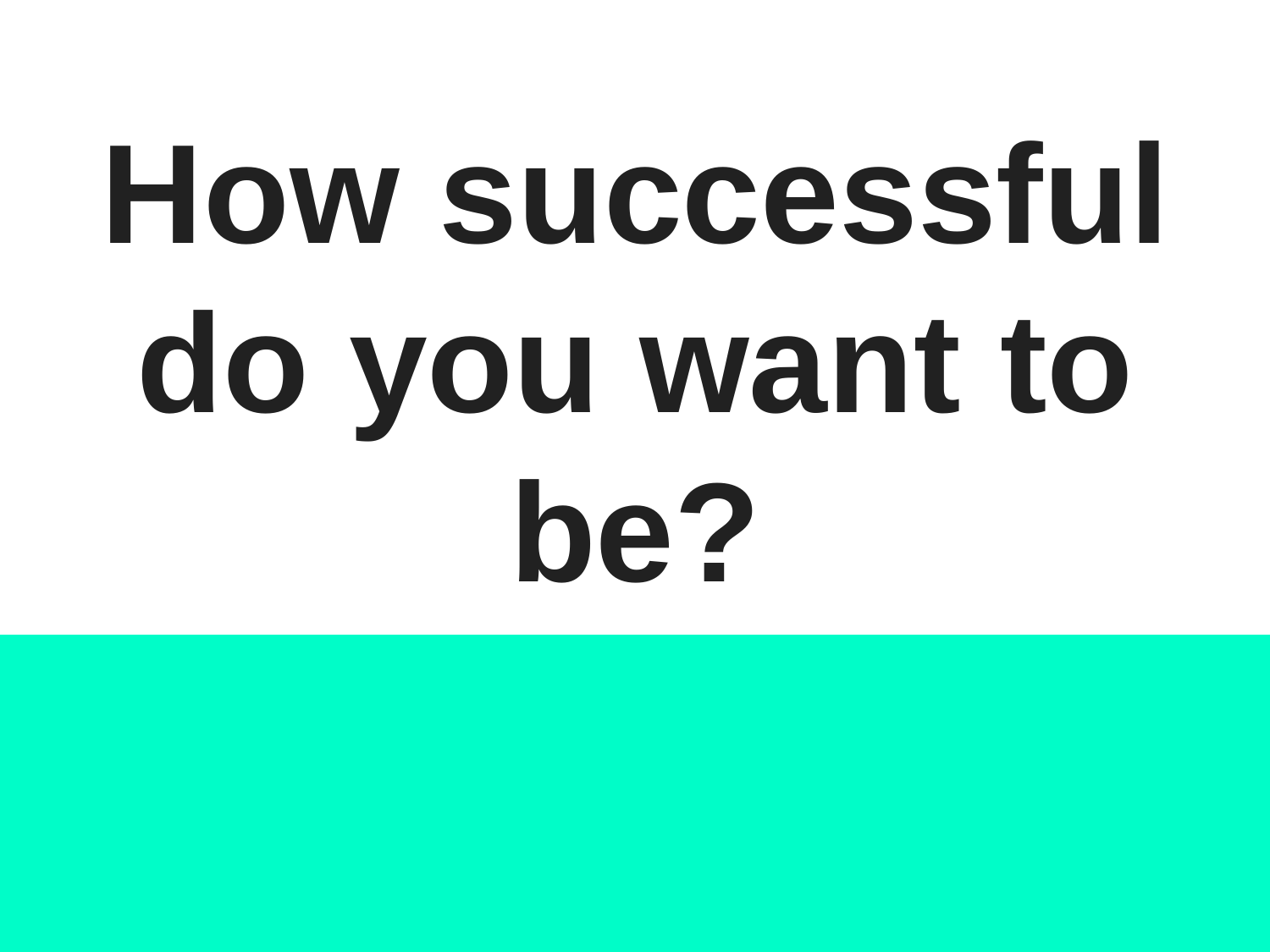### **What have been the issues?**

Teachers spend lots of time marking and students still make the same errors

Students responding in green pen with comments like

OKAY MISS!

Not everyone is clear with the purpose of marking - why do teachers mark your books?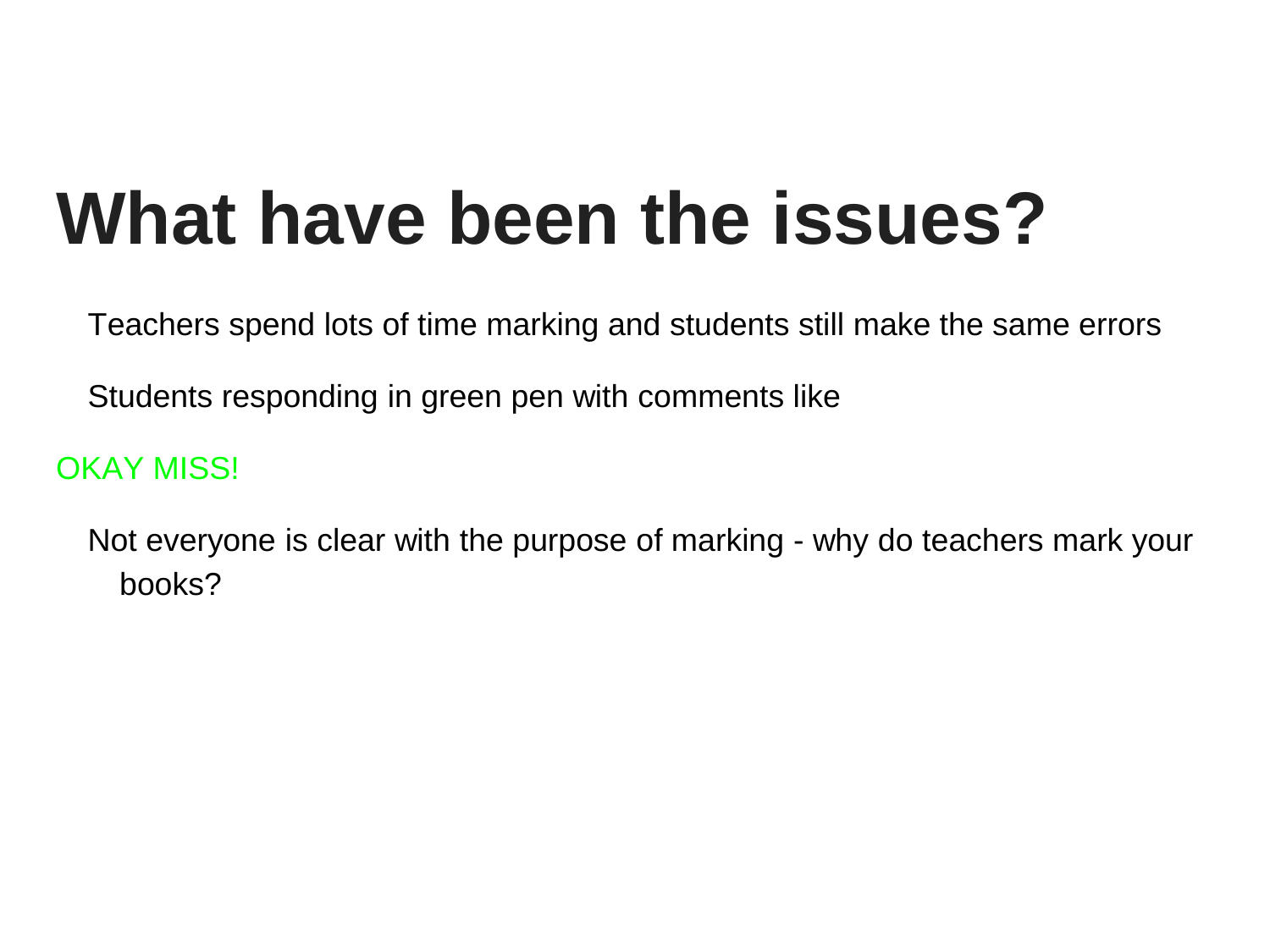### **Students as Researchers Feedback**

One group focussed on marking and feedback

Their feedback was as follows:

Like the use of coded approached in lessons

They like questions on their work - more helpful than EBIs

Books are not always marked

Inconsistency between subjects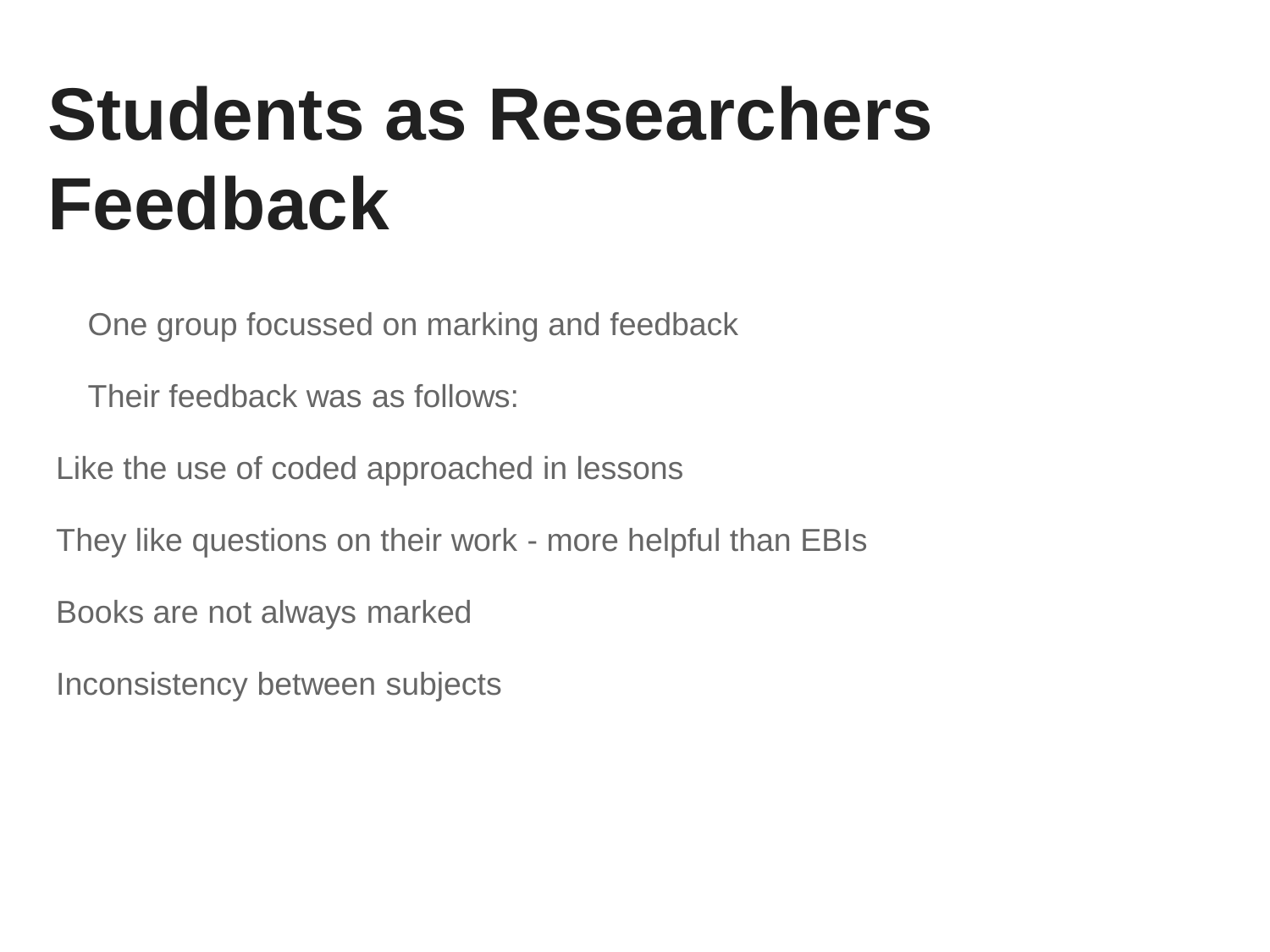### **New approach to marking and feedback - KS3-KS5**

Key Principles:

To make it meaningful

To make it motivational

The students should be doing more to make them think more deeply about what they are learning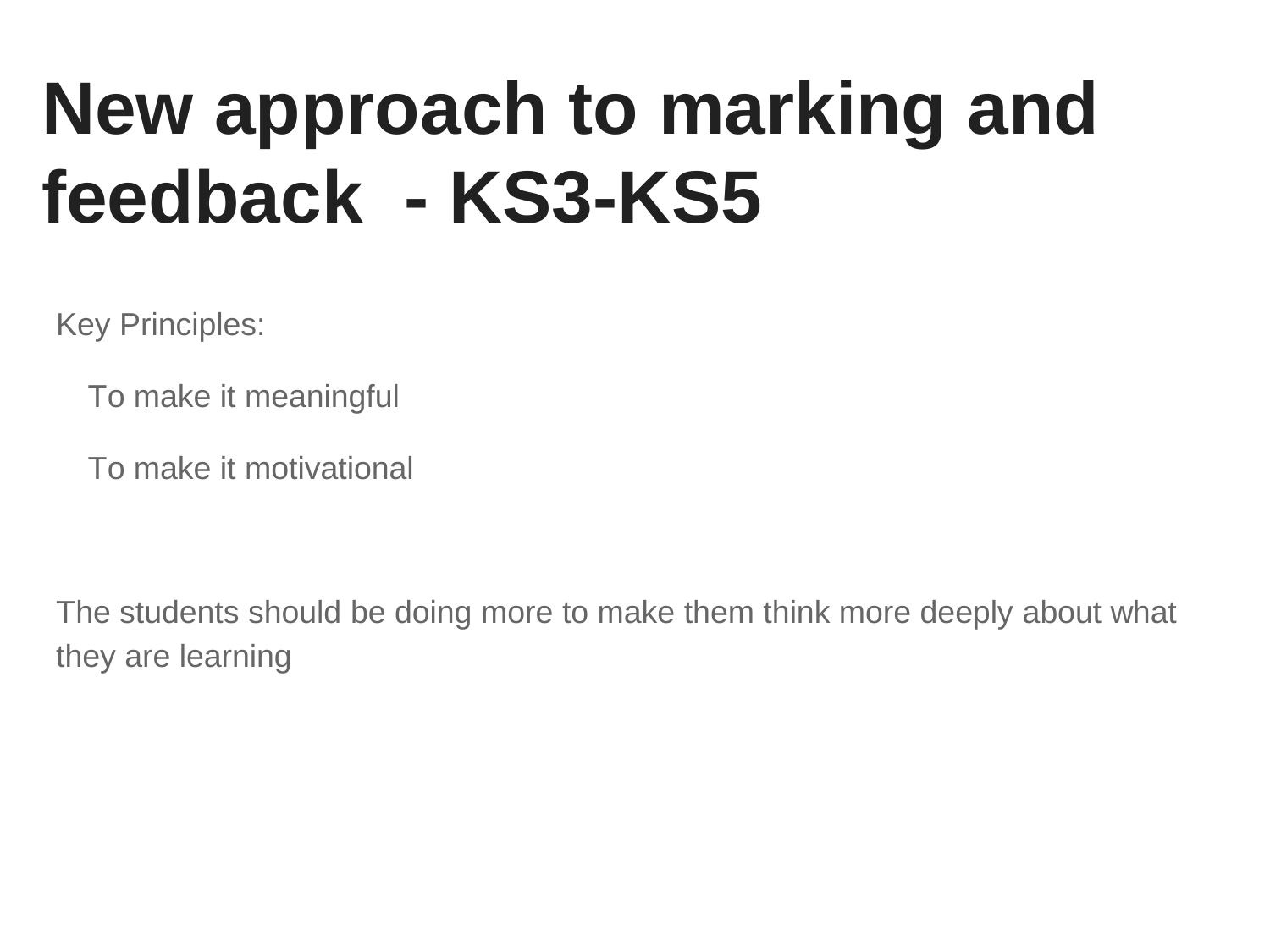# **Frequency of marking**

- Book-marking on a fortnightly basis across years 7-11
- Interim assessment marking in years 12 and 13 every fortnight
- Assessment marking as per the assessment cycle:

Years 7-9 - once per term Year 10 - 4 times across the year Years 11,12, and 13 once per half term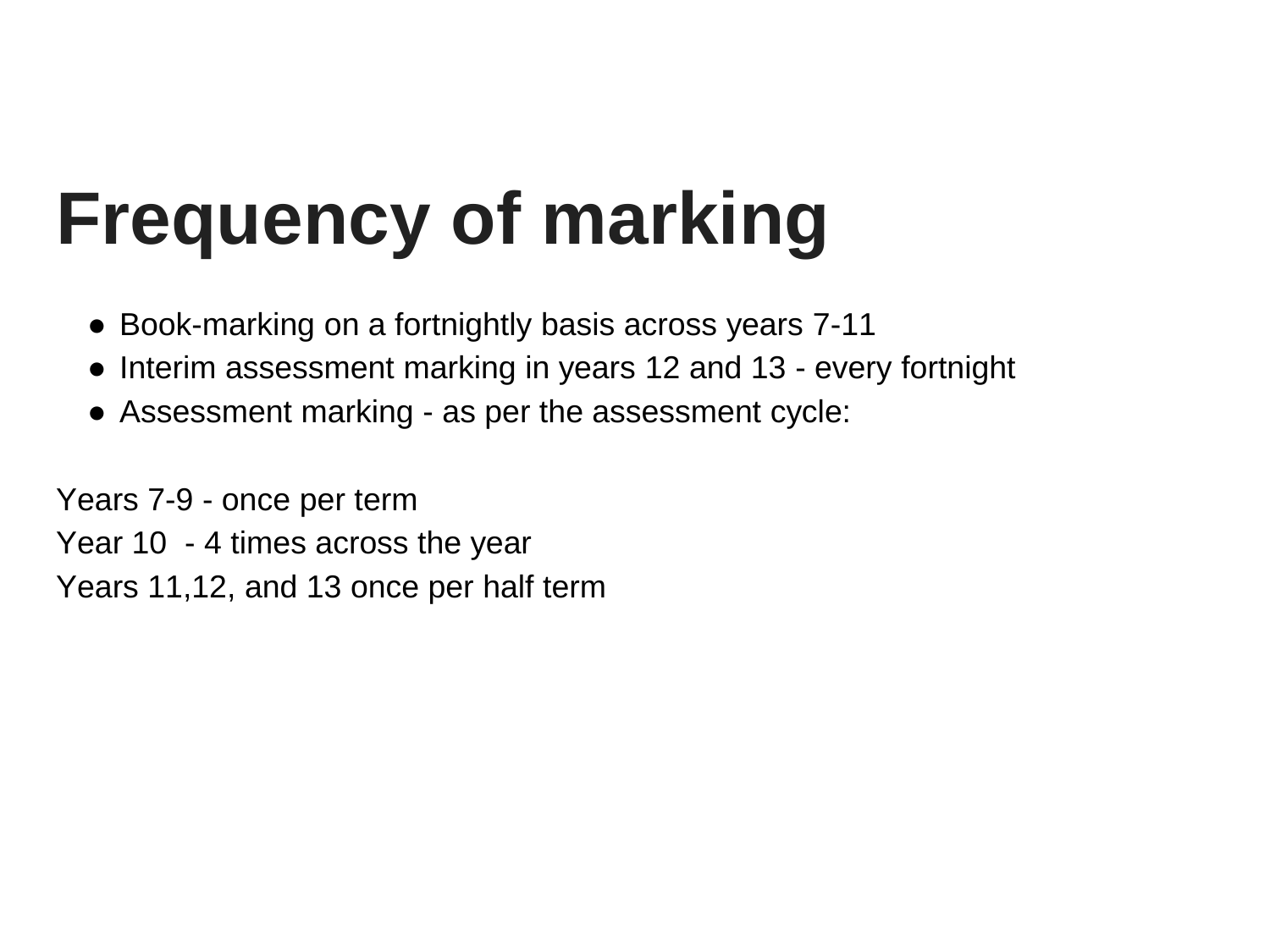### **Book and folder marking**

Once every fortnight

Purpose:

To help teachers with planning

To help then gage what you know and don't know

Type of marking: Coded

What should be marked: Not everything - teachers will have specific pieces of work that they will mark during that two week cycle.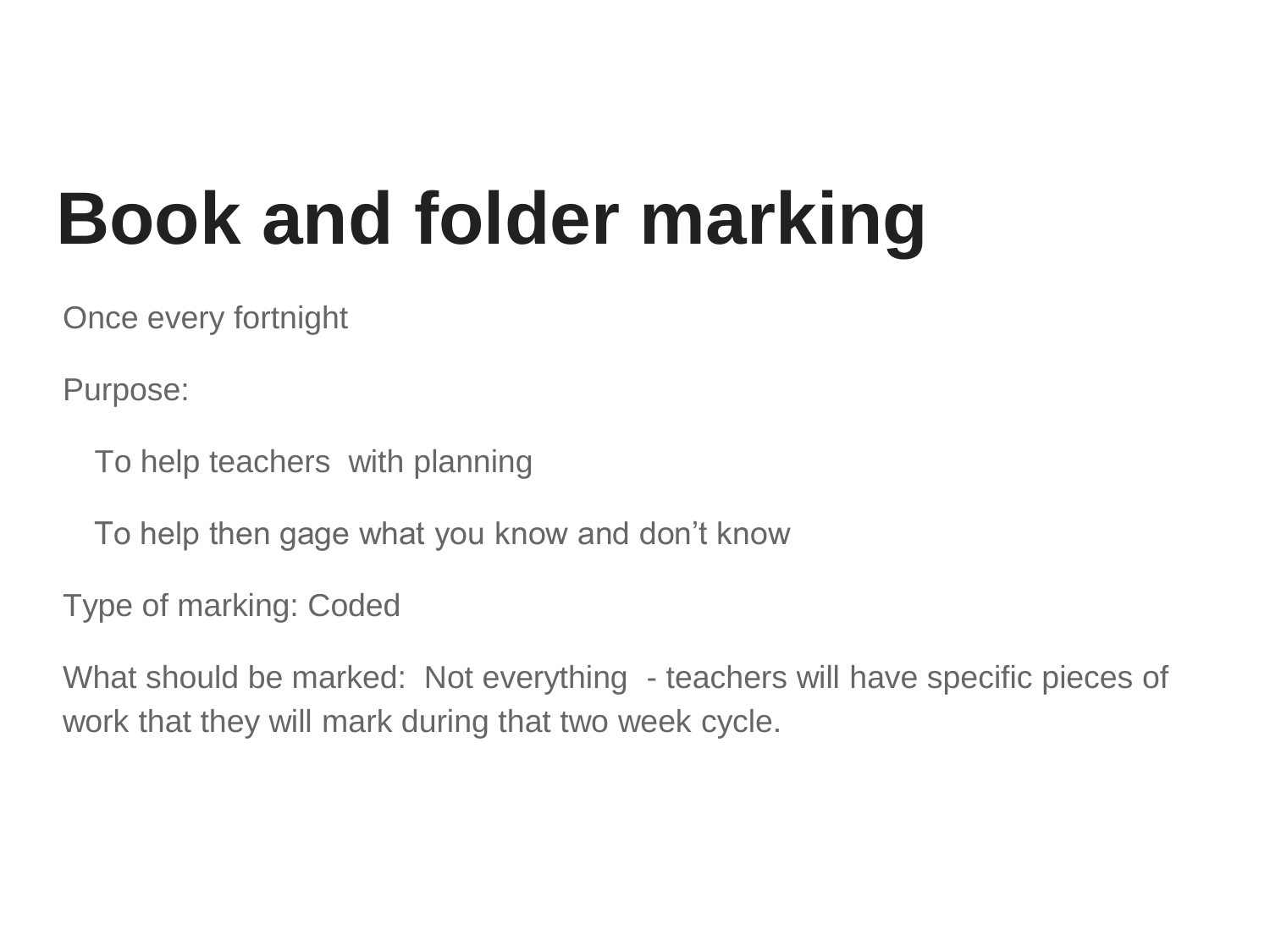# **The CODE**

### **PiXL Classrooms Feed Forward**

The universal symbols

### Star

There is something has been done very<br>well or has been clearly understood. It means it could be model work. It is at a high standard/they have made progress from a previous piece of work.

 $\searrow$ 

Question mark

There is something that needs explaining more fully. The thinking/working out behind the answer may need explaining.

#### Exclamation mark

There is something that does not make sense, is a problem or needs re-writing or re-calculating. There may be something here that is wrong and needs correcting.

#### **Full Stop**

There is a spelling, punctuation or grammar error and it needs identifying and fixing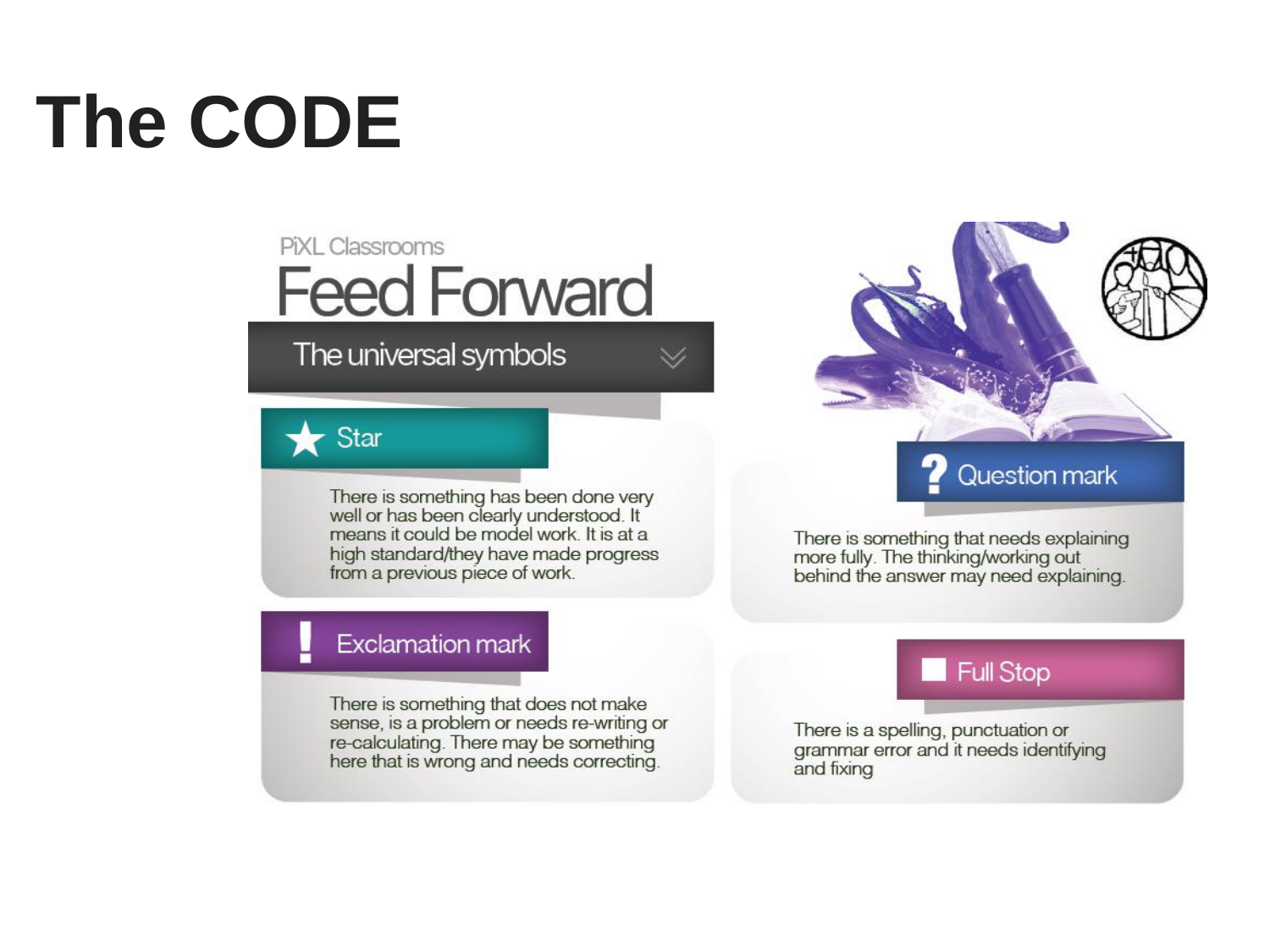### **How students respond (Using their Green PENS)**

#### Star

I am pleased with this because...

You were pleased with this work because I...

I have included...

I have thought about...

I met the following points on the success criteria... My writing was...

I tried hard to

I listened to my feedback last time and decided to... This is some of my best work because...

I have made progress since my last piece of work because...

#### **Sentence Starters**

#### Question mark

I have tried to My intention was... I was experimenting with... I thought I would.. I wasn't sure about... I was working on my...

#### **Exclamation mark**

I didn't really understand... I need to re-think... I need to re-calculate.... It needs re-drafting because... The problem is... This needs improving because... I would like you to help me with... I haven't grasped ... yet I think it would help if I... I think it would help if you could...

#### **Full Stop**

The following spellings are incorrect... I haven't included... My sentence structure is... My presentation is... I have missed... Quotation marks are... I forgot to...

PiX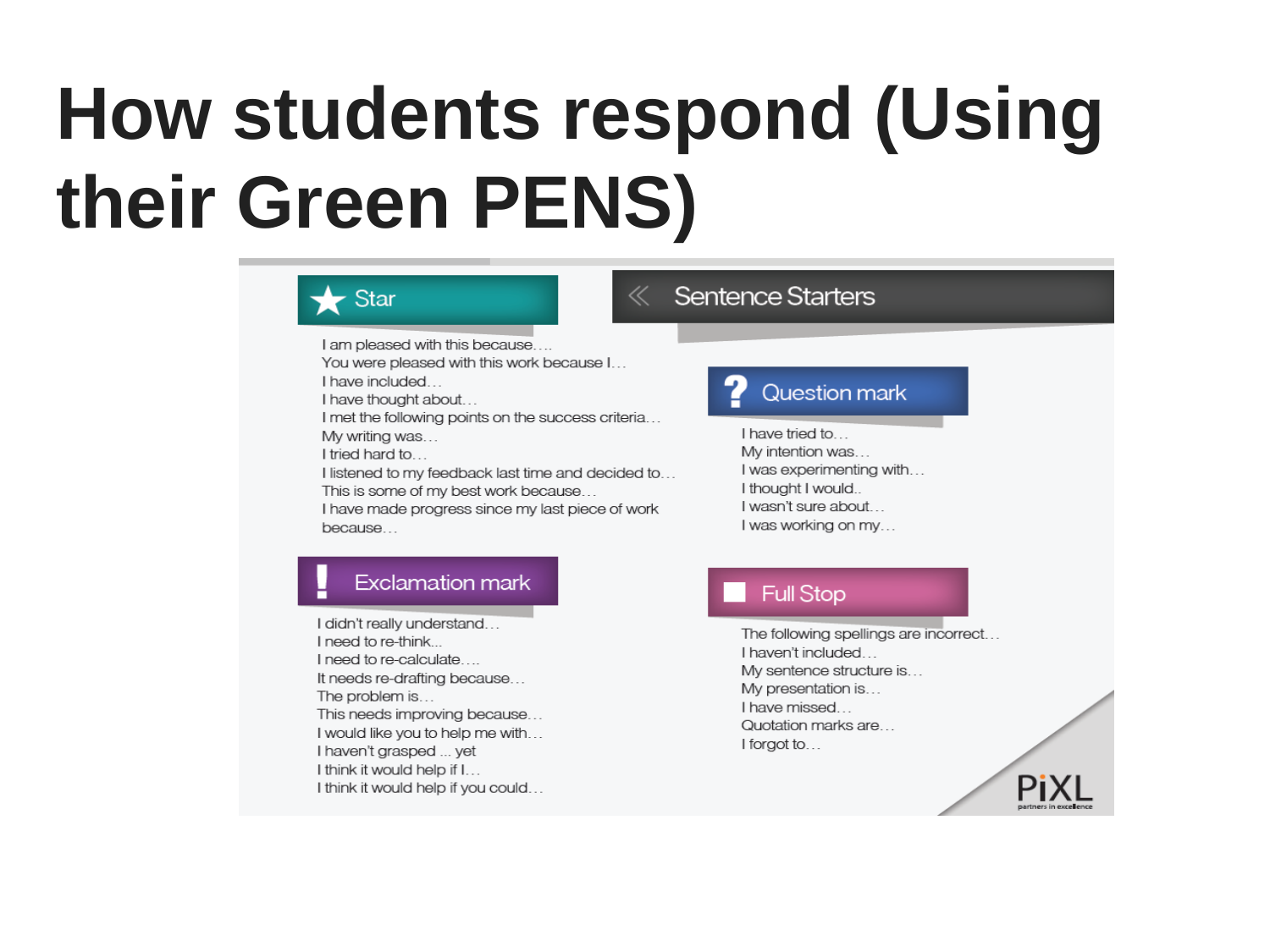## **Marking with the Code**

- Parents should not expect to see extensive comment marking in the exercise books that is done via the teacher.
- The teacher will monitor the comments and revision of previous work each time the books are taken in to monitor progress of knowledge and skills, in order to inform planning.
- Teachers will not mark exercise books when you have completed an assessment. They will be marking your assessments instead!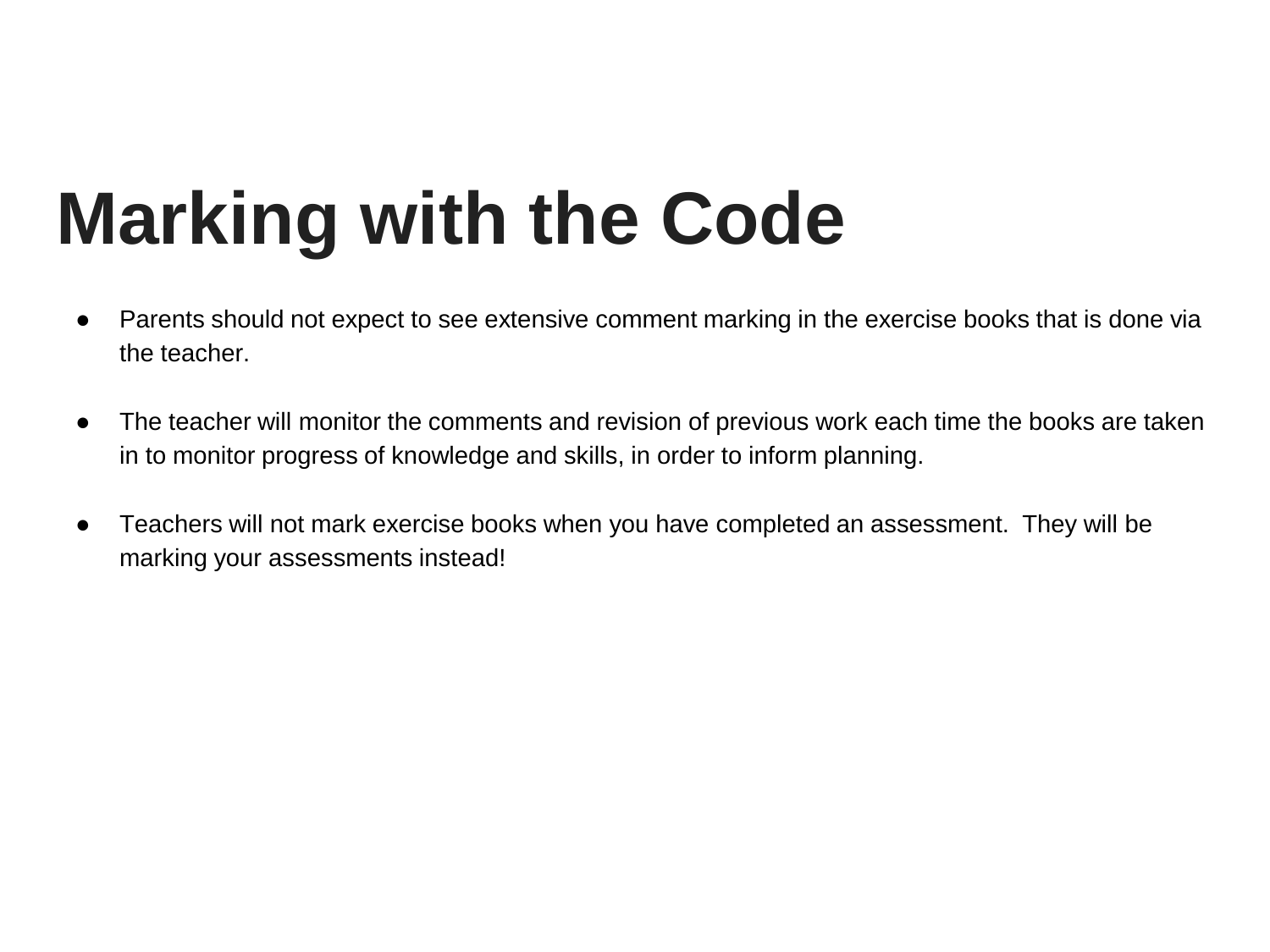### **What happens when students have their books returned?**

- The teacher will address common key literacy errors to the whole class as part of the teaching and learning following the books being given back. For example, this may be to remind you of the rules surrounding the use of capital letters or apostrophes or spelling of keywords.
- Students should then spend time addressing the symbols as highlighted by the teacher.
- During this time the teacher will circulate the class to monitor progress and provide verbal feedback as and where needed.
- As part of this feedback lesson, teachers will address any common misconceptions with the class and re-teach any knowledge or skills as required. The key to the new curriculum is for you to MASTER and SECURE Knowledge and skills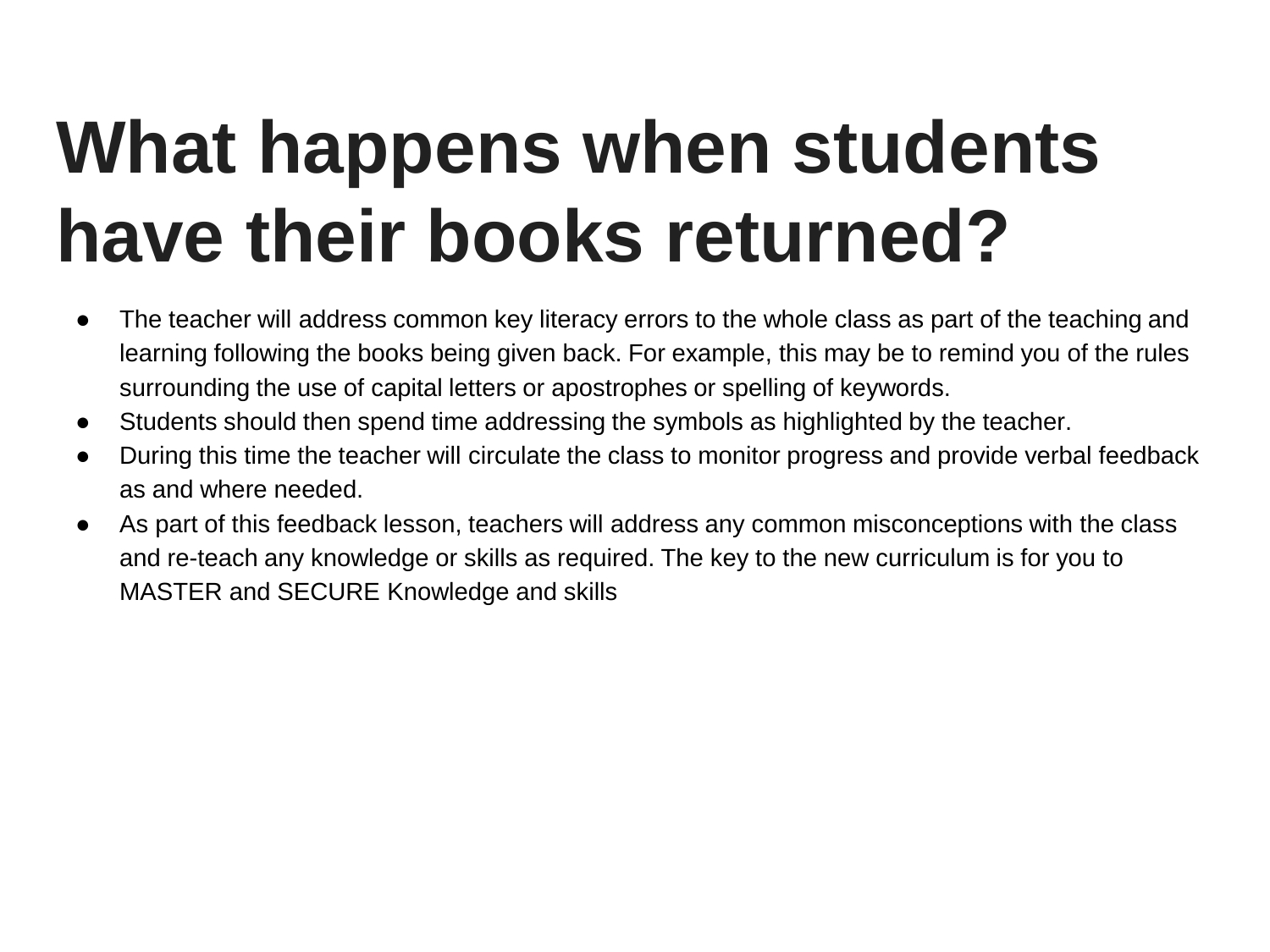# **Live Marking - In the classroom**

This type of marking will take place in the classroom whilst you are working independently. This will take on the following format:

● As you are working the teacher will circulate and use the codes in the margins there and then. At the point where the teacher may apply a code in the margin,you will take time to reflect on the identified area and will work to rectify, develop or correct the points. This will mean that the teacher is giving you immediate things to think about or develop, this should make you progress more rapidly.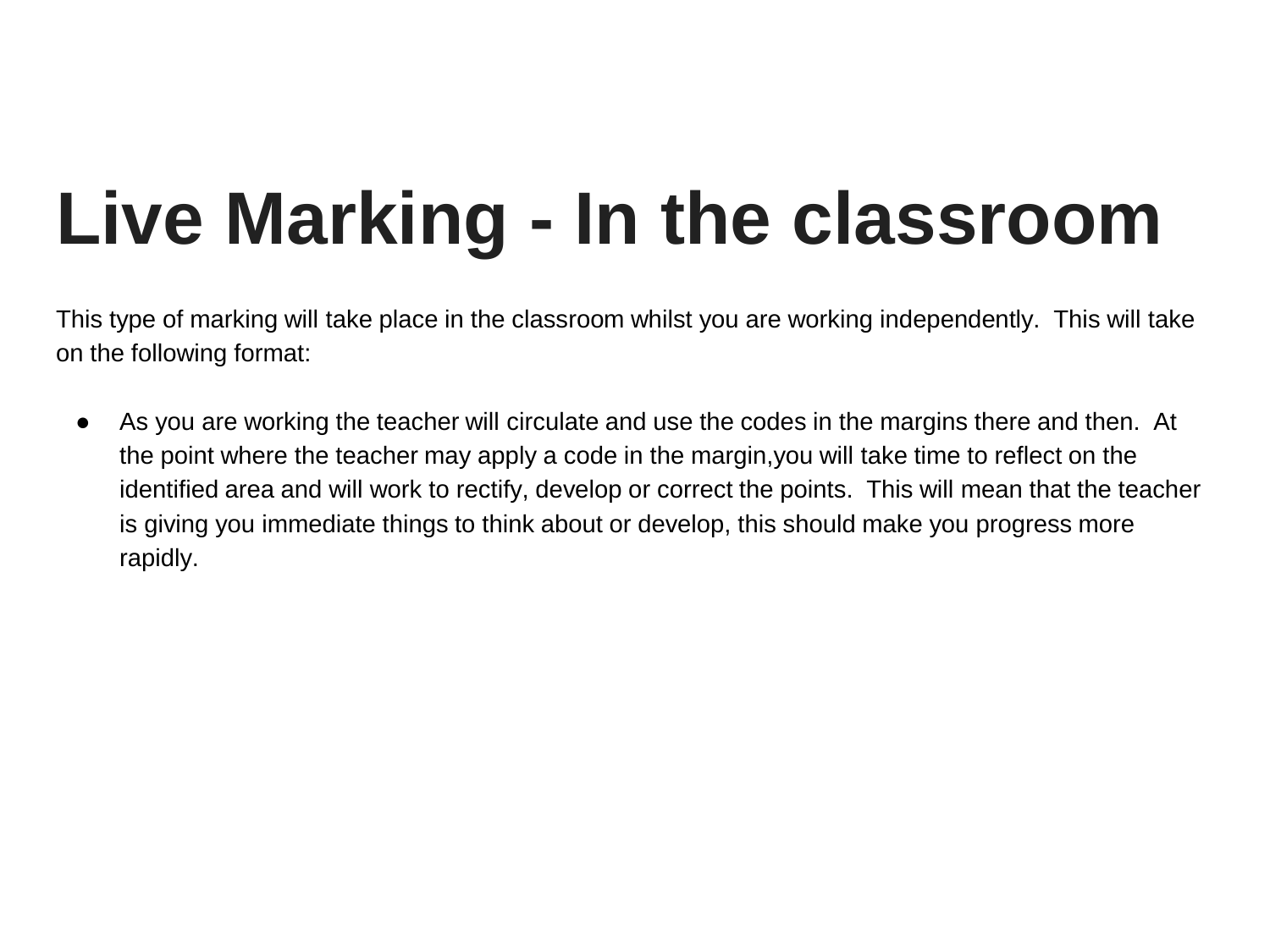### **Peer and Self Assessment**

- This type of marking will take place as part of assessment for learning during the course of the lesson.
- The scaffold used will be the same as that identified in point one of this document, using the same symbols.
- Students will need to redraft work where a or a is identified and SPAG errors will be amended where a is used.

### 2

You will use the same code for this as the teachers use when they are marking!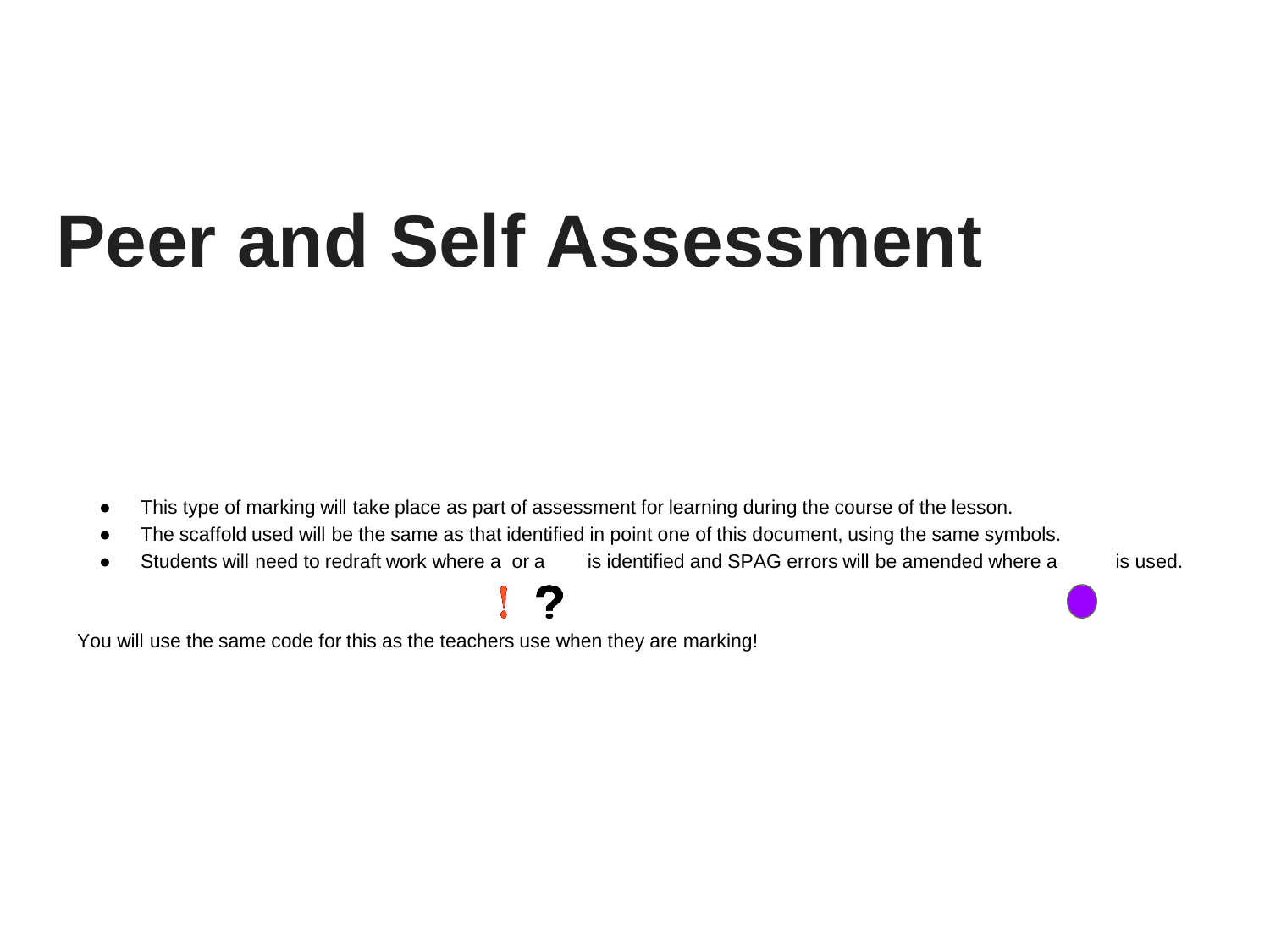# **Assessment Marking - What are we looking for?**

The aim of deep marking is to see how you cope with being able to communicate your knowledge in a formal test/exam context.

- Deep marking will take place for all key assessments as identified by the assessment calendar your teachers have a copy of this and the dates are on the school website.
- It is expected that teachers will mark this work more thoroughly. However, this will take the form of questions being annotated in the margin alongside the use of the code.
- The teacher will also plan in opportunities for you to evaluate your work against the assessment objectives and criteria.

Teachers will NOT mark exercise books during the two week window when assessment marking takes place.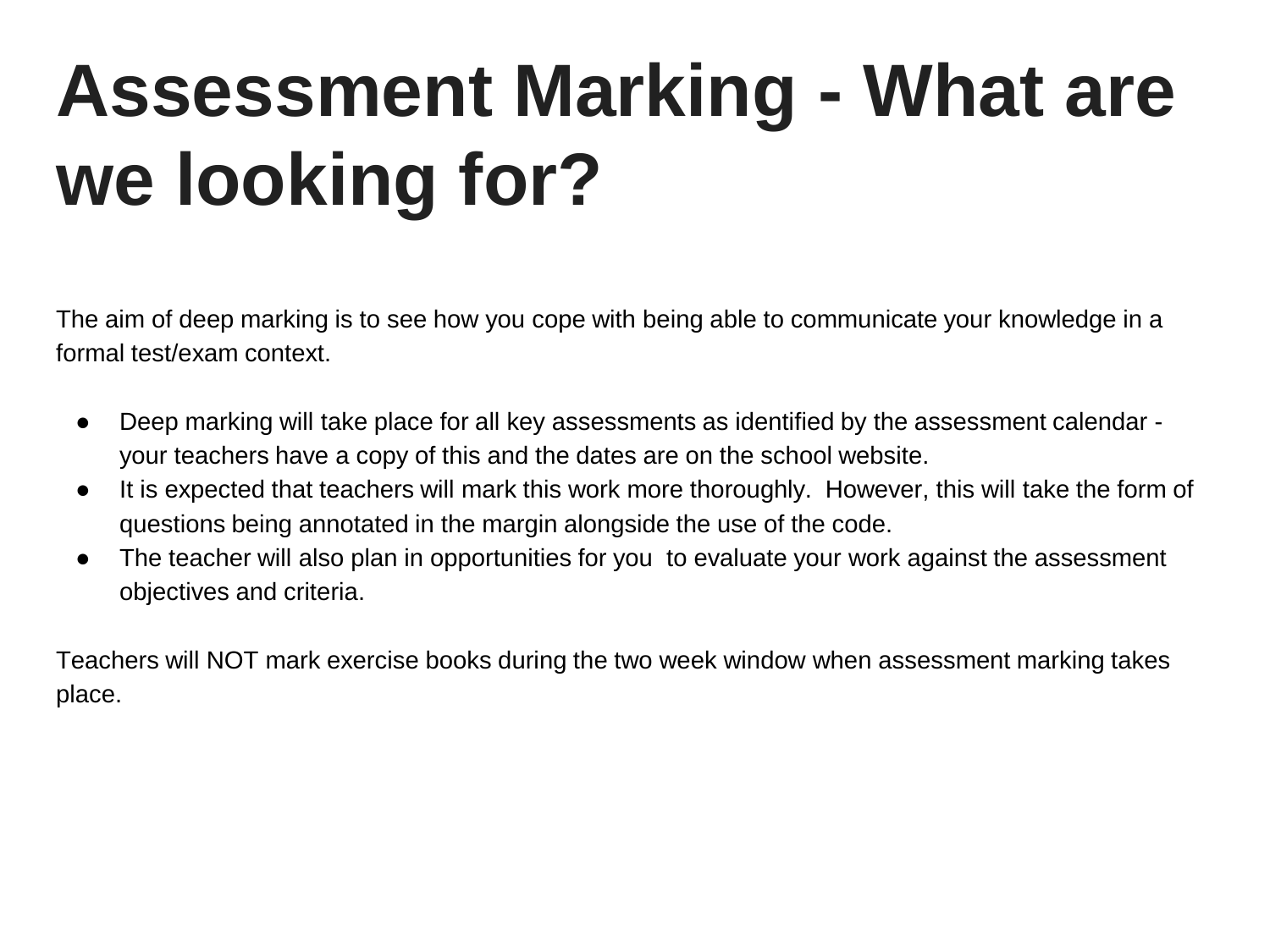### **The process following an assessment**

The student MUST:

Answer all of the questions annotated in the margins

Amend all of the SPAG errors

Rework and upgrade areas that have been identified with a question mark or exclamation mark.

The student must then redraft the assessment as part of classwork and homework in order to secure and master the necessary skills.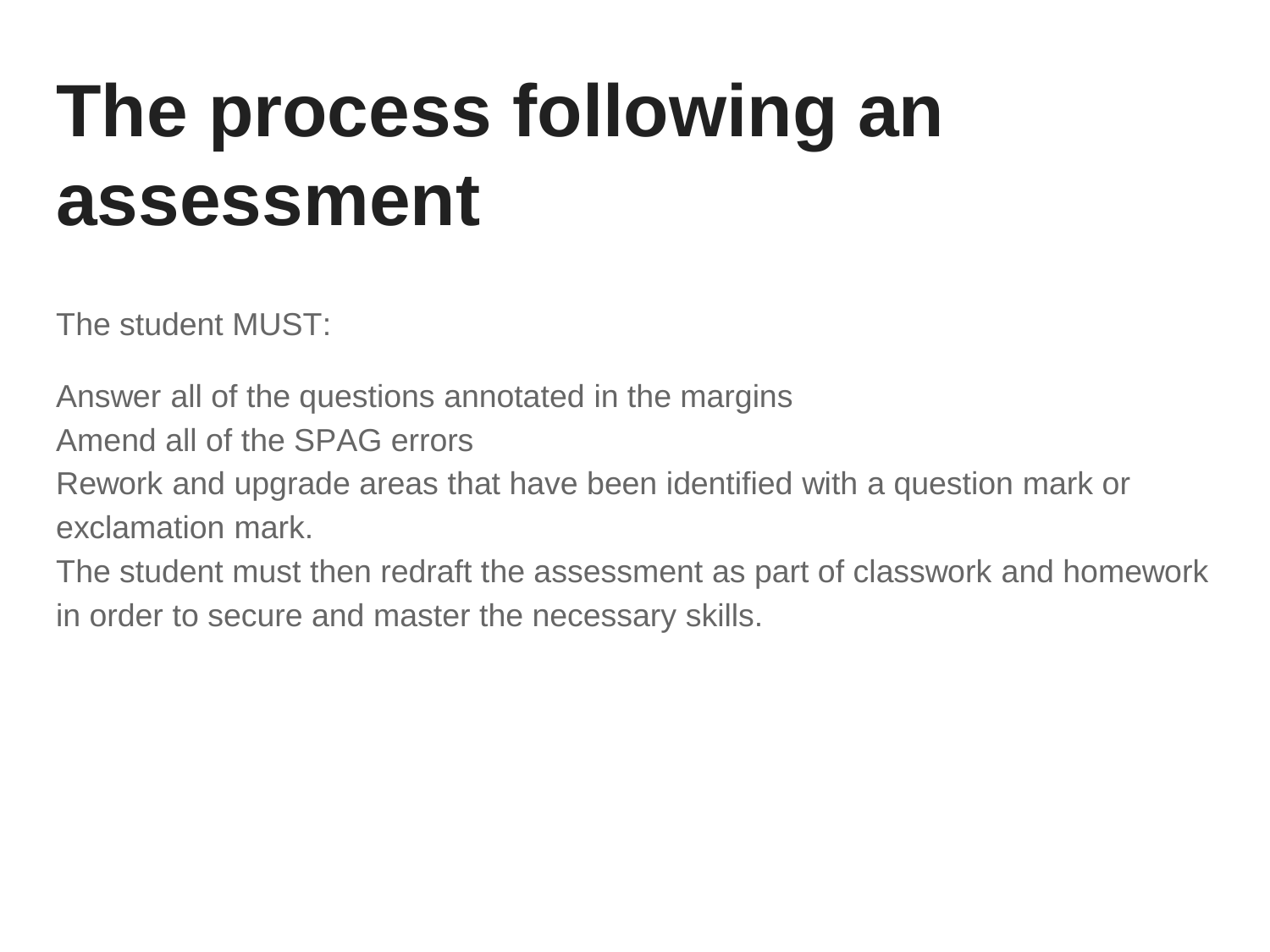### **The process following an assessment continued...**

You will be presented with a top model exemplar - you will be asked to compare your work to it - why is it better or worse than what you wrote?

You will use personal learning checklists to really understand what you can and can't do.

- Assessed work should be clearly identified and either stuck in exercise books or have a format for filing that you will have access to for revision purposes.
- Where a student has not met the expected threshold for progress in an assessment, the teacher will write home to parents outlining concerns and issues with the most recent assessment outcomes. The parent will be provided with revision material to complete with you. You will be issued with another assessment date where they will be re-tested to ensure that the gap has been close, and that skills and knowledge have been mastered accordingly.

The secret - REVISE and stay organised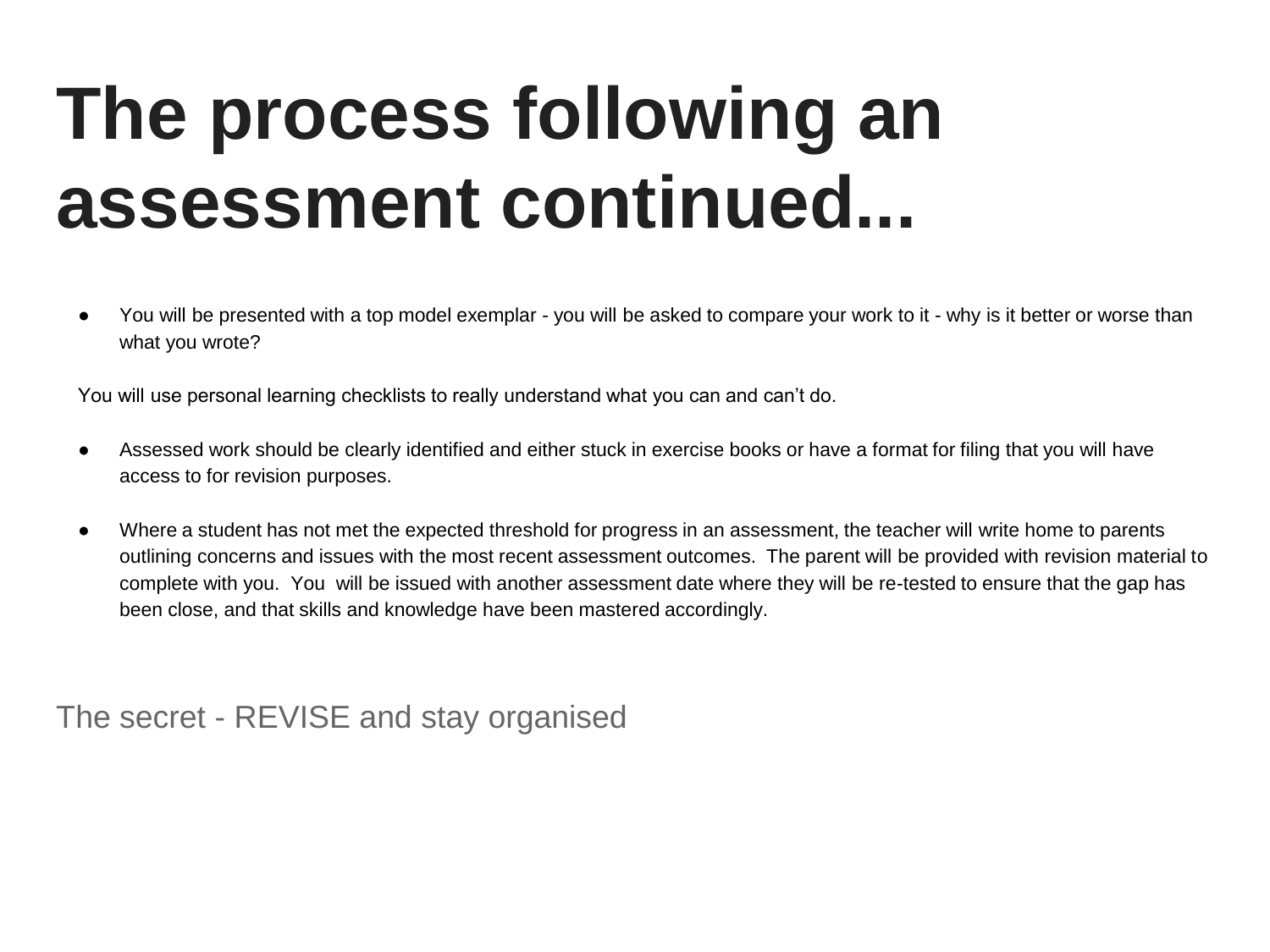### **Presentation of work**

It is expected that all classwork and homework is presented to the highest of standards. This includes the following:

- Handwriting is neat at all times and writing takes place on the lines of the page.
- There is a date written on the right hand side of the page.
- Classwork, homework or assessment is written in the left hand margin.
- There is a title that is clearly underlined using a ruler.
- All diagrams, graphs and sketches are completed using a pencil and a ruler.
- Errors made are neatly crossed out with one line and a ruler.
- All work that students are doing in response to marking is completed using a green pen and the sentence starters provided.
- A line is drawn at the end of a piece of work to indicate its completion using a pencil and a ruler.
- Students use black ink to complete work as is the expectation in public exams.
- All students respond to marking and feedback in green pen.